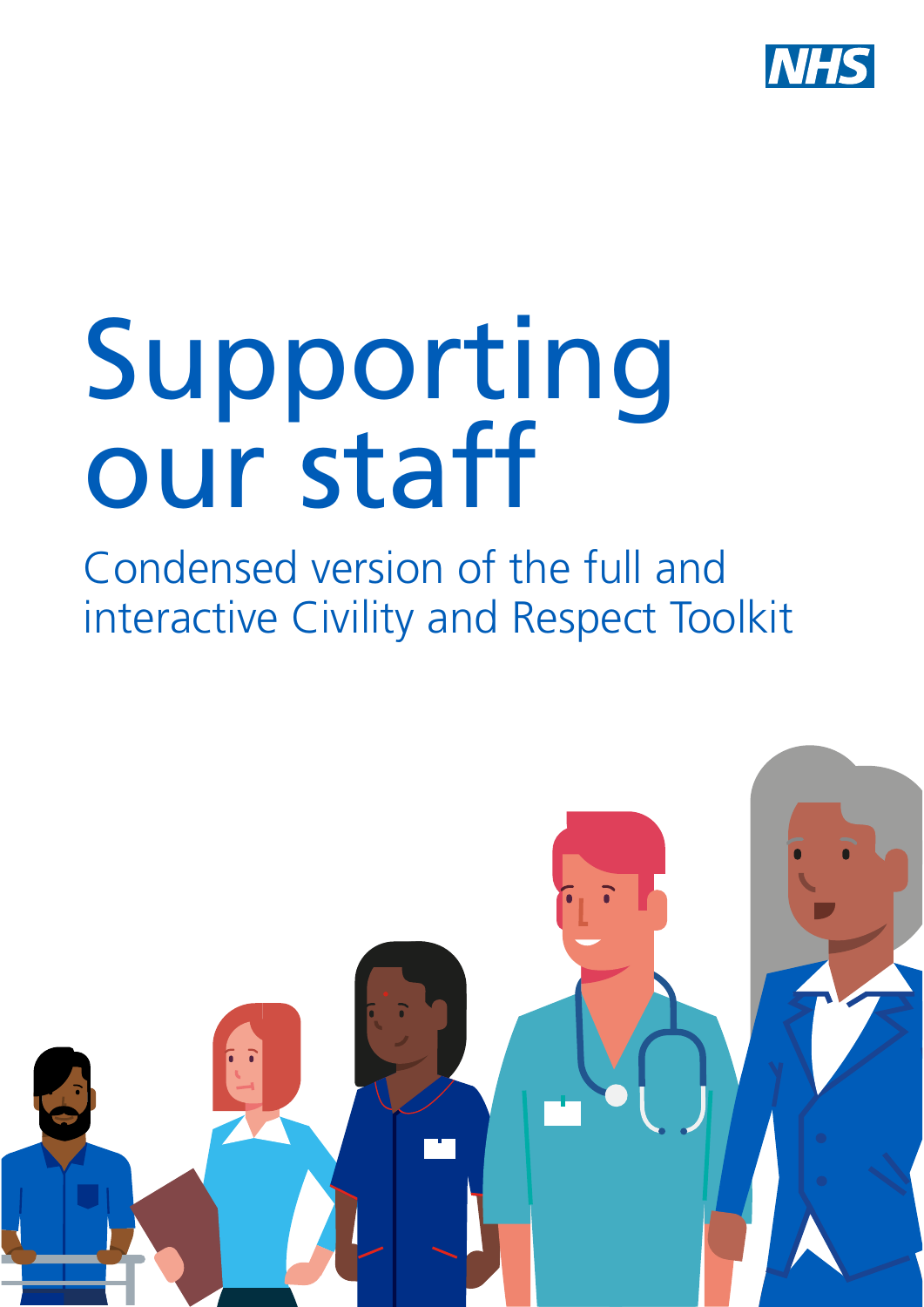This is a condensed version of the full toolkit "Supporting our people: A toolkit to promote cultures of Civility and Respect" which has been published.

Bullying and harassment have no place in the NHS. The NHS Constitution provides the framework for the principles and values of the NHS in England. The NHS People Plan reminds us to ensure that staff must feel valued, supported and empowered to carry out their work. Therefore, we must address levels of bullying and create compassionate and inclusive cultures which has implications for staff health & wellbeing, staff engagement and ultimately patient care.

Collectively, we must ensure staff feel valued, supported and empowered to carry out their work. This needs to be rolemodelled throughout teams and organisations. Leaders at all levels, therefore, have an integral role to play in exhibiting behaviours and demonstrating values that lead to a culture of civility and respect.

We are the NHS: People Plan 2020/21 – action for us all recognised this need and committed to providing organisations with the Civility and Respect toolkit to help tackle bullying and harassment and to create a civil and respectful workplace culture.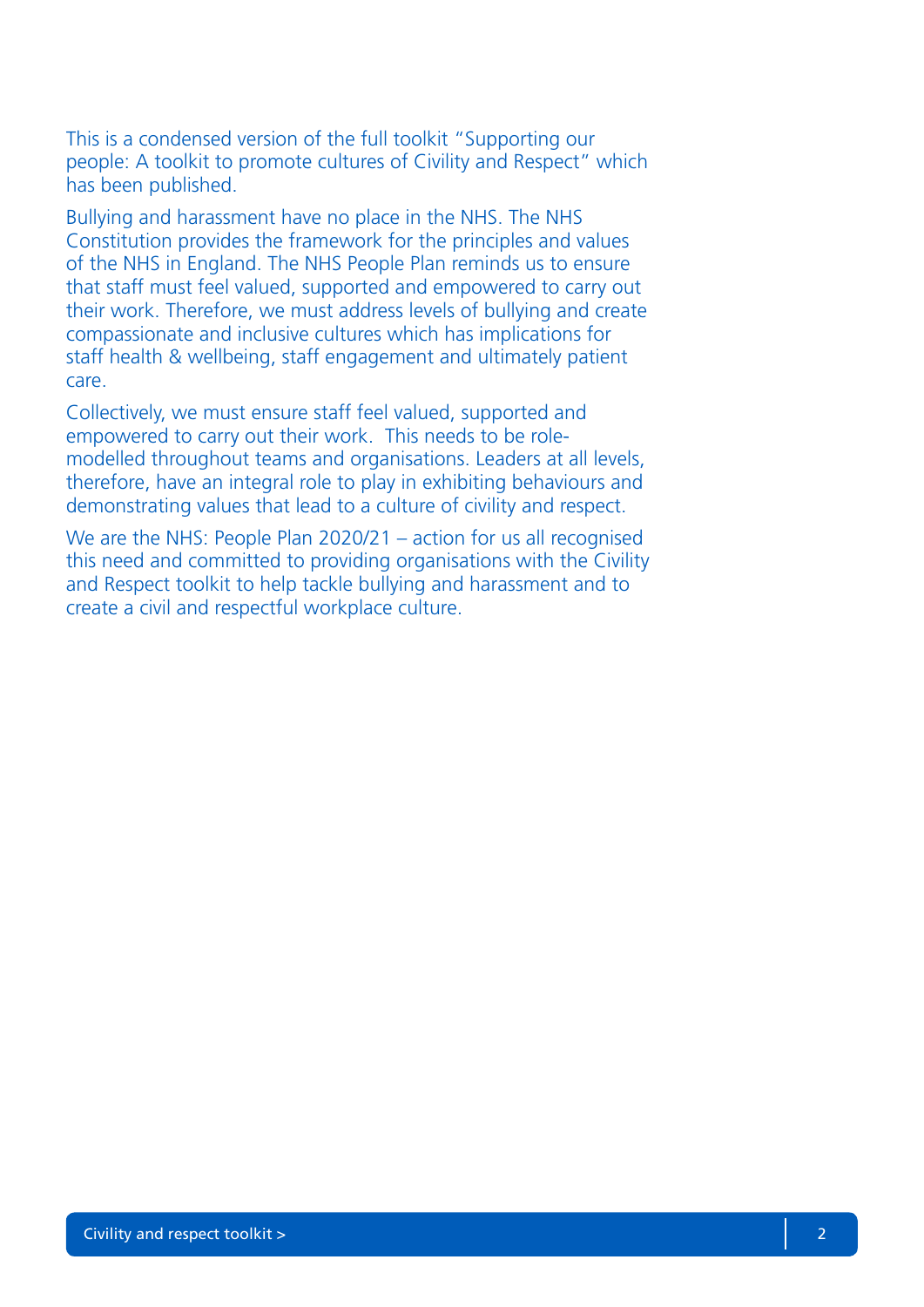### **Contents**

| 16. AIM- I Intervene: From insight to action: addressing the issues  20 |  |
|-------------------------------------------------------------------------|--|
| 17. AIM- M Measure: Showing improvement and creating                    |  |
|                                                                         |  |
| 19. Where to find the Civility and Respect full toolkit and             |  |
|                                                                         |  |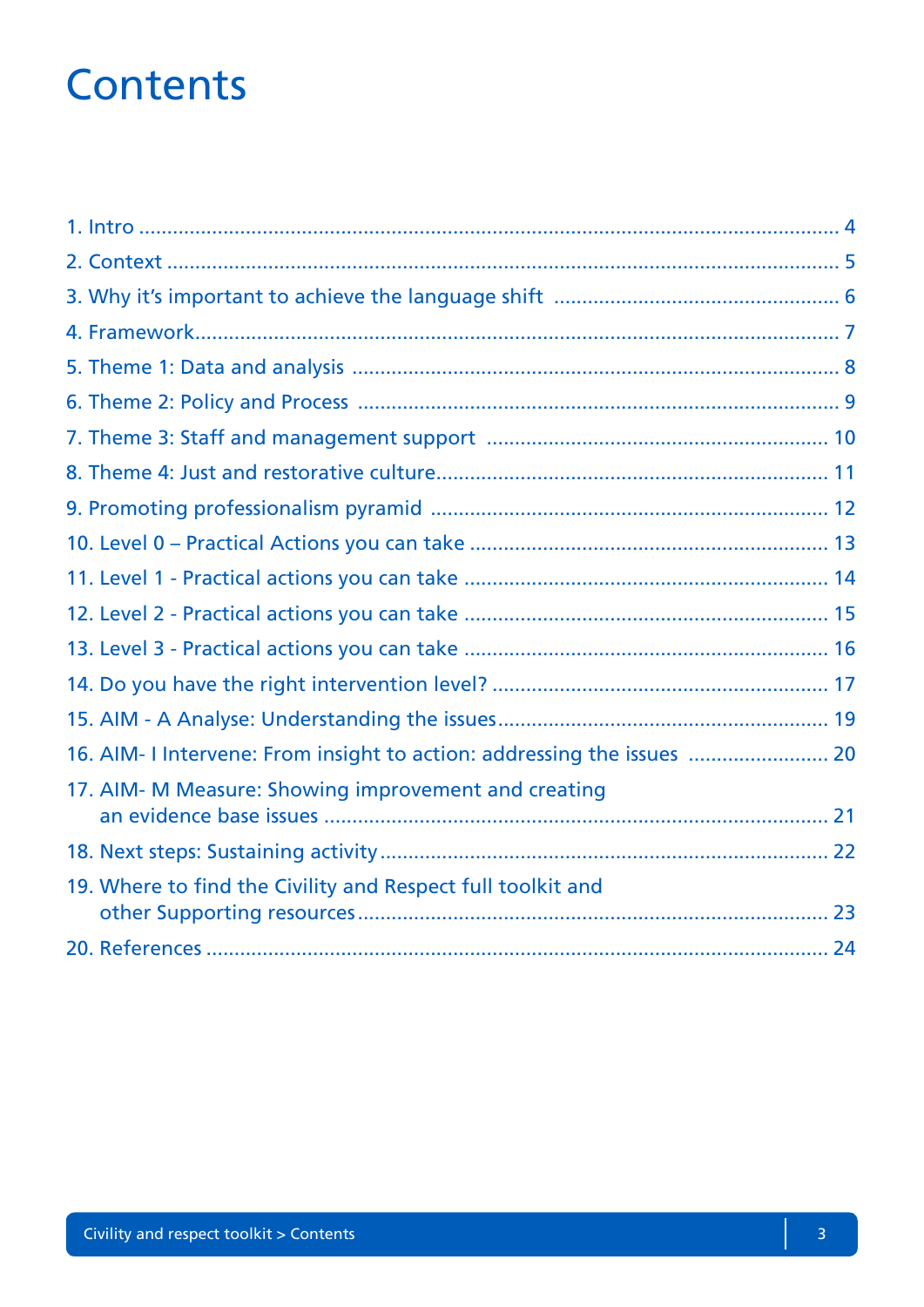## 1. Intro

The purpose of this toolkit is to understand what bullying looks like in the NHS and how we plan to reduce it. Bullying and harassment are a significant concern in the NHS. The 2019 NHS staff survey shows that 28.5% of staff reported experiencing bullying in the last 12 months, with 12.3% of staff experiencing bullying and/ or harassment at work from managers and 19% from other colleagues. With harassment, bullying and abuse more likely be experienced by BAME, Disabled, LGBT+ and staff with other protected characteristics. This has implications for staff wellbeing and engagement, and patient care.

Fevre et al. (2011) illustrate in their report how behaviour falls into three distinct categories, which are: Unreasonable Treatment, Denigration & Disrespect and Violence. The behaviours they describe within these categories helps us to understand what behaviours employees are experiencing and how these can contribute to an employee feeling bullied. Their research also highlights the BAME, LGBT and Disabled Employee experience by industry, with a high prevalence of violence, incivility and disrespect in health and social care.

The NHS Long Term Plan recognises that levels of bullying and harassment must come down if the NHS is to achieve its aim of being an employer of excellence. The intention is to create a culture where staff feel supported, valued and respected for what they do and where the values we seek to show to our patients; kindness, compassion and professionalism are the same values we show to each other.

This framework has been used to structure a flexible practical guide for the NHS to initiate and sustain activity using an Analyse, Intervene, Measure (AIM) approach.

The AIM approach helps organisations to develop action plans tackling these issues through:

- **Analyse: understand the issues**
- **Intervene: take action to address the issues**
- **Measure: evaluate the impact of interventions.**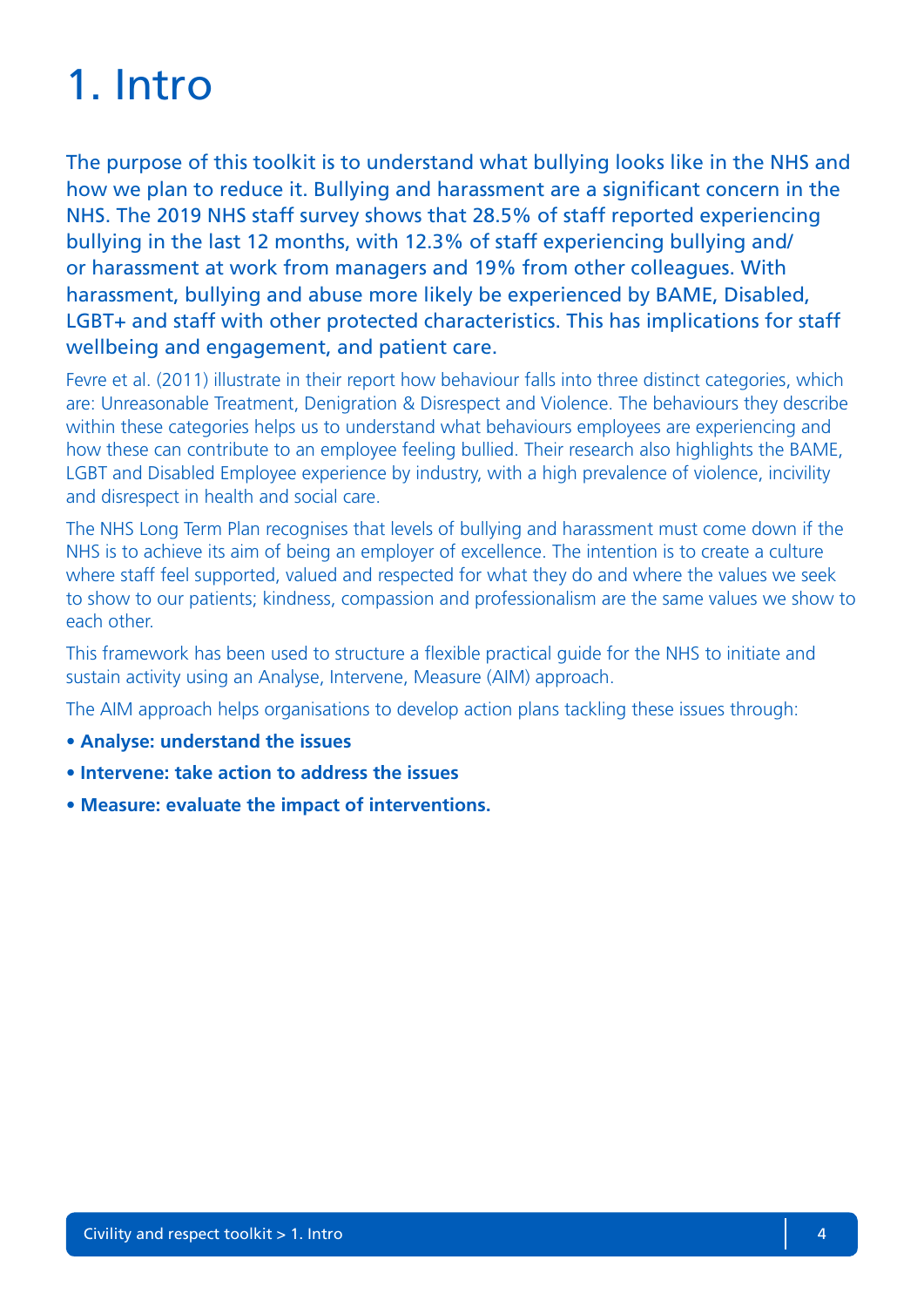### 2. Context

Current approaches to addressing bullying in the workplace, including policies and training, are not working. While they are essential components, there are significant obstacles to resolution at every stage of the process that such policies typically provide. Research shows that in isolation, this approach generates no evidence that it will work to reduce the overall incidence of bullying in Britain's workplaces (Evesson, 2015).

#### **Did you know?**

See the Bullying Cost Calculator Tool. This will help your organisation estimate the impact of bullying and harassment if its left unaddressed.

Further research by Roger Kline and Professor Duncan Lewis in 2018 estimated the cost of bullying and harassment to the NHS as over £2.3 billion per annum.

This figure is made up of:

- Sickness absence costs associated with bullying and harassment (£483.6M)
- Costs of covering sickness absence for bullying and harassment (£302.2M)
- Impact and costs of bullying and harassment to employee turnover (£231.9M)
- Impact of bullying and harassment to productivity of NHS workers (£575.7M)
- Impact of presenteeism of sick NHS workers when bullied/harassed (£604.4M)
- Costs of industrial relations, compensation and litigation (£83.5M)

The NHS workforce must grow for the future. This means we need to retain our current staff and recruit new staff. In order to do this, we must look after our people and deliver 'Our NHS People Promise'. We know that leaders who demonstrate these values directly affect the health, wellbeing and engagement of staff. The expectation of leaders must be high, and they must understand the decisive importance of their own role and behaviours in creating a compassionate and inclusive culture.

While it may be recognised that discrimination is based on individual, institutional and structural foundations, bullying is generally regarded as a personal experience built on frequent and prolonged exposure to unwanted and unwarranted negative behaviours carried out by other organisational members (Lewis et al., 2020). Bullying and discrimination can co-exist, or one can lead to another.

Over the past 20 years, researchers have established risk groups for bullying classified as having protected status. It has been found that the risk of bullying is more than double among ethnic or racial minorities compared to white respondents (Fox & Stallworth, 2005). Bullying and harassment at work has been shown to disproportionately affect minorities and protected groups. Where an individual is a member of more than one protected group, the probability of being bullied spirals (Berdahl & Moore, 2006).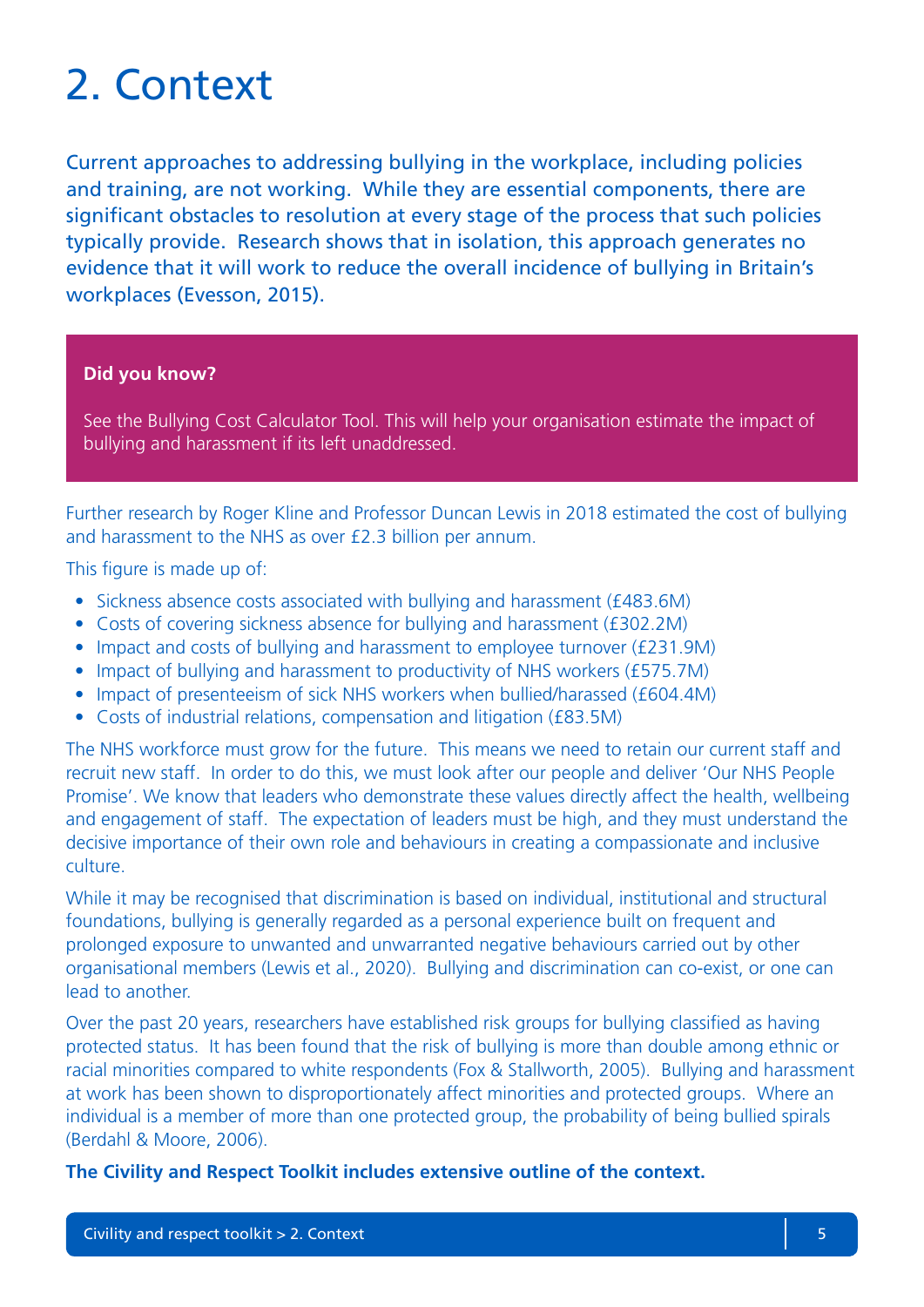### 3. Why it's important to achieve the language shift

In addition to this framework we are promoting a change in language from reducing bullying to promoting civility and respect. This refreshed focus will support individuals to understand their experience better and enable organisations to focus on the root causes of bullying, which predominantly include incivility and disrespect. The change in language will aid conversations with staff behaving inappropriately.

The research around incivility, unreasonable treatment and negative workplace behaviours shows that grouping this wider range of behaviours under one term such as 'bullying' or 'bullying and harassment' does not provide the right level of focus required.

Having a focus on the behaviours of incivility and disrespect enables employees and employers to recognise, understand and take pro-active, targeted and informal action to address the underlying behaviour.

This change in focus and language therefore helps employees to;

- Better understand and explain what they are experiencing,
- Managers to better identify and address it, and more importantly
- For all employees, including witnesses, to be able to call out the unprofessional behaviour and set expected standards of behaviour with one another.

 "The NHS has traditionally emphasised policies, procedures and training as the cornerstone of tackling bullying. Yet research is clear that enabling individuals to better raise their concerns will not, in isolation, reduce the overall levels of bullying. Indeed, it may put such individuals at greater risk. We need to prioritise tackling the 'organisational climate' which encourages, allows or colludes in bullying. That means addressing root causes, but it also means being proactive and preventative."

Roger Kline,

Research Fellow, Middlesex University Business School

The change in language also aids the conversation with staff who have acted inappropriately without using the label 'bully'.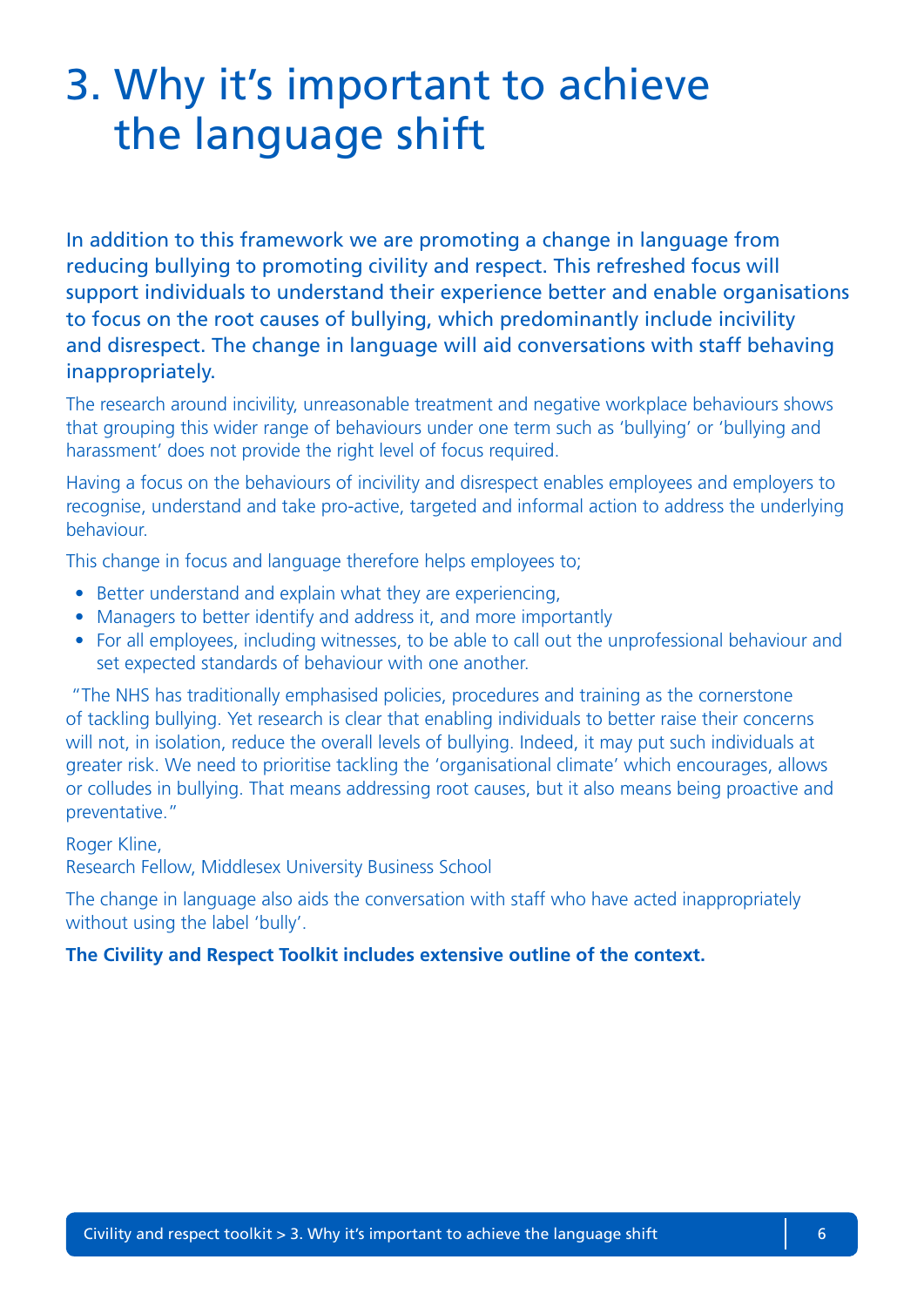### 4. Framework

### **Civility and Respect Framework**

Our Civility and Respect Framework provides a practical overview to thinking and action using the AIM approach making underlying issues easier to analyse, plan for and intervene. Using the AIM model, the framework highlights the importance of data to understand and benchmark employee experience and the importance of engaging with employees to understand their experience, what the culture feels like, how the process makes them feel and what support they need.

If you can work through these themes and then apply them practically using the AIM approach towards the end of the toolkit, you should be able to develop sustainable, measurable interventions, which are specific to addressing the issues in your organisation.

The interactive Civility and Respect Toolkit includes detailed summary of all frameworks, including well illustrated terminology breakdowns and scenarios.

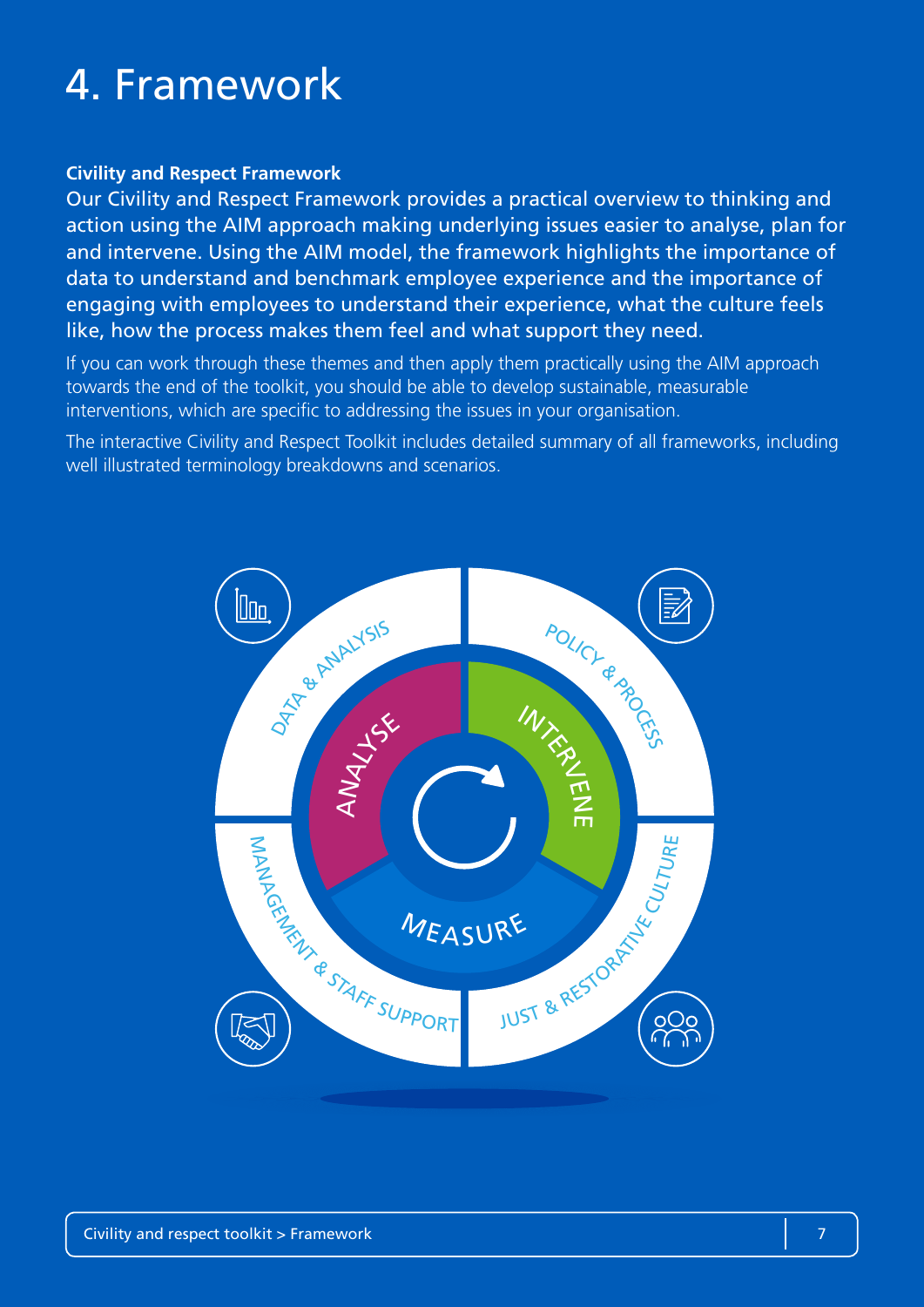### 5. Theme 1: Data and analysis

### Understanding your organisation's data is a crucial first step in tackling the culture of bullying, harassment and other forms of incivility and disrespect in your workplace.

It is important to benchmark your data against other, similar organisations or departments and compare year on year trends to ensure you give a complete picture. Once the data has been analysed fully, it can be presented to a Board / managers so that they can understand the issues and be guided to make decisions on the best way forward.

If you can work through these themes and then apply them practically using the AIM approach towards the end of the toolkit, you should be able to develop sustainable, measurable interventions, which are specific to addressing the issues in your organisation.

The interactive Civility and Respect Toolkit includes detailed summary of all frameworks, including well illustrated terminology breakdowns and scenarios.

### **Available data**

Available data consists of quantitative and qualitative data: any in depth analysis should include both:

### Quantitative data

Very regimented data usually numbered or yes/no. E.g. Staff survey data on bullying

and harassment, whether staff reported it when they experienced or witnessed it, morale, leadership, discrimination, could also be staff survey results, workforce information on ESR, Workforce Race Equality Standards (WRES) and Workforce Disability Equality Standards (WDES) data and any other local surveys. This should be readily available through established information sources, systems and dashboards.

### Qualitative data

Usually more word-based and informationally rich which includes feedback and information from, for example, employee engagement activity (free text submissions from engagement surveys/listening events), employee exit interview data, facilitated discussions, employee support routes (staff networks, local union representatives) and informal concerns raised through alternative channels.

Quantitative data gives you information on incidence, whereas qualitative data can give insight into issues.

#### **Analysis and presentation of data**

Once you have identified the data sources, review how this data is analysed, how meaning and theories are identified, and use the data to present a clear picture of employee experience in the organisation.

The purpose of data collection and analysis is to make improvements across the organisation and the NHS. Sharing knowledge, precise analysis and accurate data collection are all vital components in achieving our vision of a brighter future with less incidents of incivility and disrespect.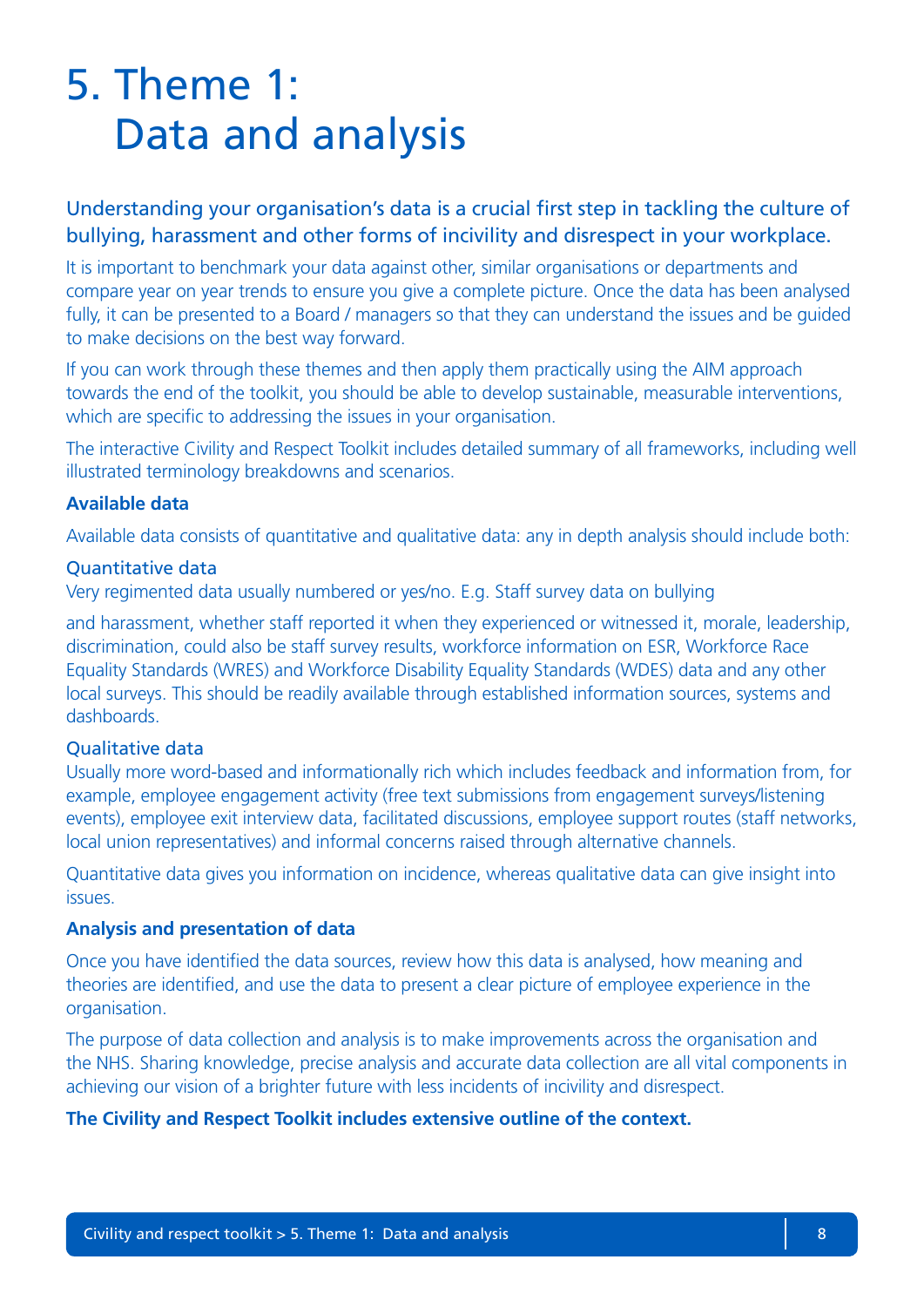### 6. Theme 2: Policy and Process

Policy has two immediate roles – as a statement of intent and as a document to guide all stakeholders through the formal and informal processes connected to bullying prevention and intervention.

### **Policy shift**

Research and good practice show the impact of cultures of civility and respect in going beyond the formal policy to a restorative approach, enhancing informal stages and support structures for staff. To understand why this restorative approach is a better option, it is first worth exploring why the formal processes are not working. For if a case enters the formal stages, there is immediate emotional impact on all parties involved; the individual putting forward the complaint, the individual who is the subject of the complaint and any witnesses/bystanders who are brought into the process.

The importance of culture and leadership in the Dignity at Work policy means organisations need to ensure managers and leaders have the skills and competencies to address inappropriate workplace behaviours and the HR workforce has the skills and competencies to support and coach managers in this restorative approach.

### **HR skills and competencies**

A restorative approach requires support for healing. This includes how the HR community supports the provider to uphold accountability and managers to have difficult discussions with dignity and helps focus the policy and progress on restoration.

### **Management and organisation competencies**

Leaders can be found at all levels. Leadership frameworks are key to supporting the reduction of incivility and bullying in the workplace and upholding a restorative approach. They should outline the behaviours and competencies expected of all leaders, explore how leaders understand the prevailing culture and how they work to address negative workplace behaviours.

### For example

Pressured working environments, high workloads, resources, staff shortages, differing priorities, performance targets, etc. These can be magnified by management systems and decision-making, such as rotas, work/case allocation, breaks, annual leave and performance management, but they can also be balanced by leadership engagement, inclusive and compassionate leadership, promoting self-compassion, enabling team dialogue and reflection, promoting and demonstrating civility, holding supportive early discussions about inappropriate workplace behaviour, seeking informal restoration, and celebrating team diversity, team values and team achievements.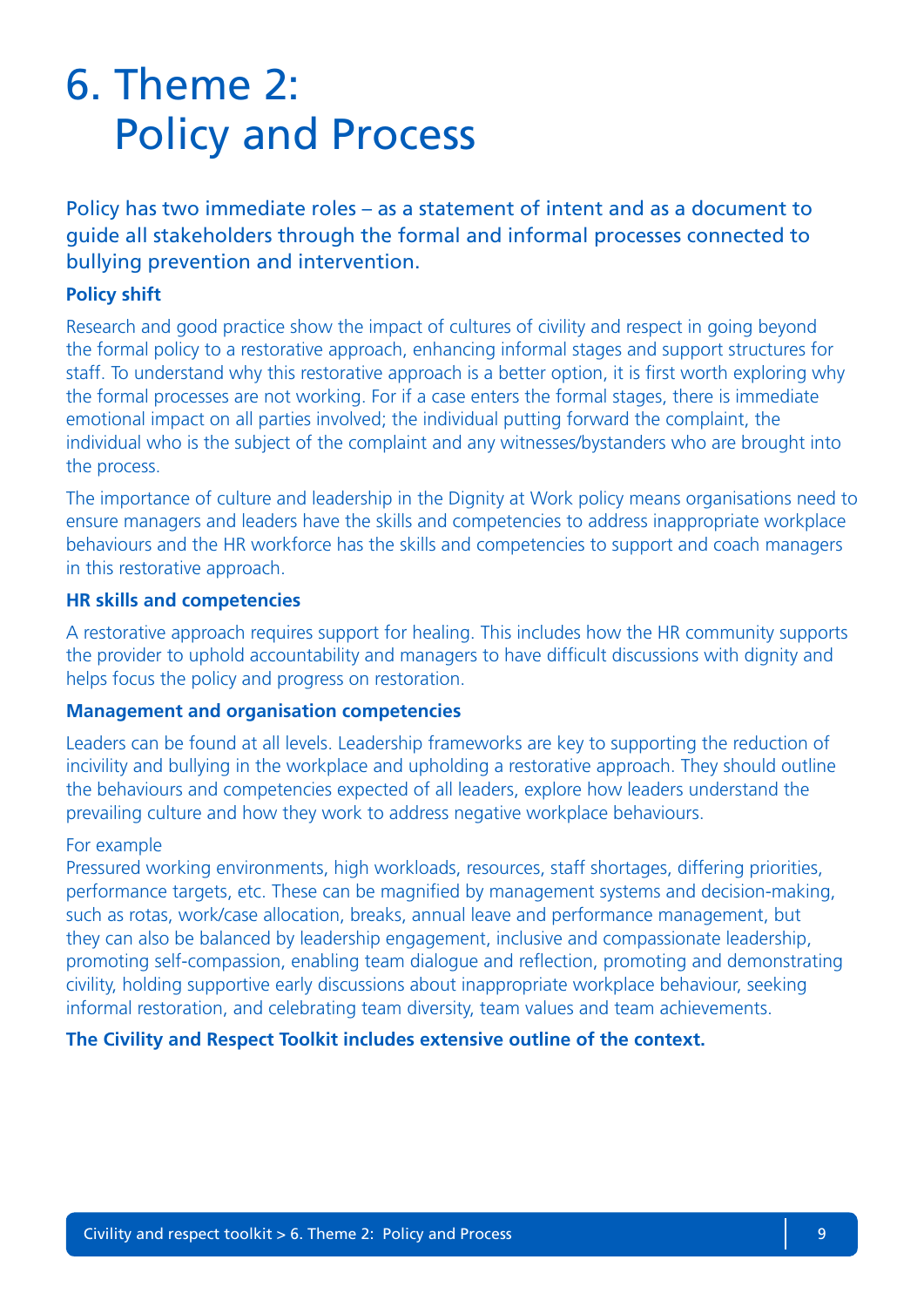### 7. Theme 3: Staff and management support

'Staff and management support' builds on the restorative approach by focusing on:

- What is available informally to support staff and managers experiencing uncivil and bullying behaviours
- Support during the formal processes
- Support for managers handling the process at both informal and formal levels.
- The health and wellbeing of all staff; recognising how incivility and bullying can affect the health of everyone involved.

For absolute comprehension, the full Civility and Respect Toolkit should be read in conjunction with the Health and Safety Executive's (HSE) Management Standards for Stress at Work as well as MISSINGProfessor Michael West's (2019) Caring for doctors, caring for patients report, which describes how organisations need to identify the primary causes of workplace stressors and put in place interventions at this primary level so as to address them effectively.

### **Staff support**

Several organisational actions are required to make staff feel supported, so that they embrace the restoration of relationships and are confident in challenging unprofessional behaviours and calling out and reporting bullying.

As well as behavioural support, the organisation needs a structure to help staff challenge and report inappropriate and bullying behaviours in the workplace. This should cover two elements:

First; supporting staff on the receiving end of the behaviour to call it out

Second; calling on witnesses/bystanders to support colleagues to address/report the behaviours or to directly address/report the behaviour witnessed in a dignified manner.

### **Manager support**

Creating cultures of civility and respect and reducing bullying in the NHS will require managers and leaders to know how they shape the culture of the organisation by what they talk about, monitor and reward. It is therefore crucial that there is adequate support to develop leadership skills and a safe space for learning.

### **Health and wellbeing**

Incivility and bullying affect individuals' health and wellbeing. To ensure the NHS is a great place to work, organisations need to recognise points of impact and employees' needs, putting in place support, health interventions to support self-compassion and access to personal health support such as resilience training and counselling.

We must aim for a culture of civility and respect, but we must also provide targeted support for those that are, or have experienced incivility, disrespect, bullying or harassment.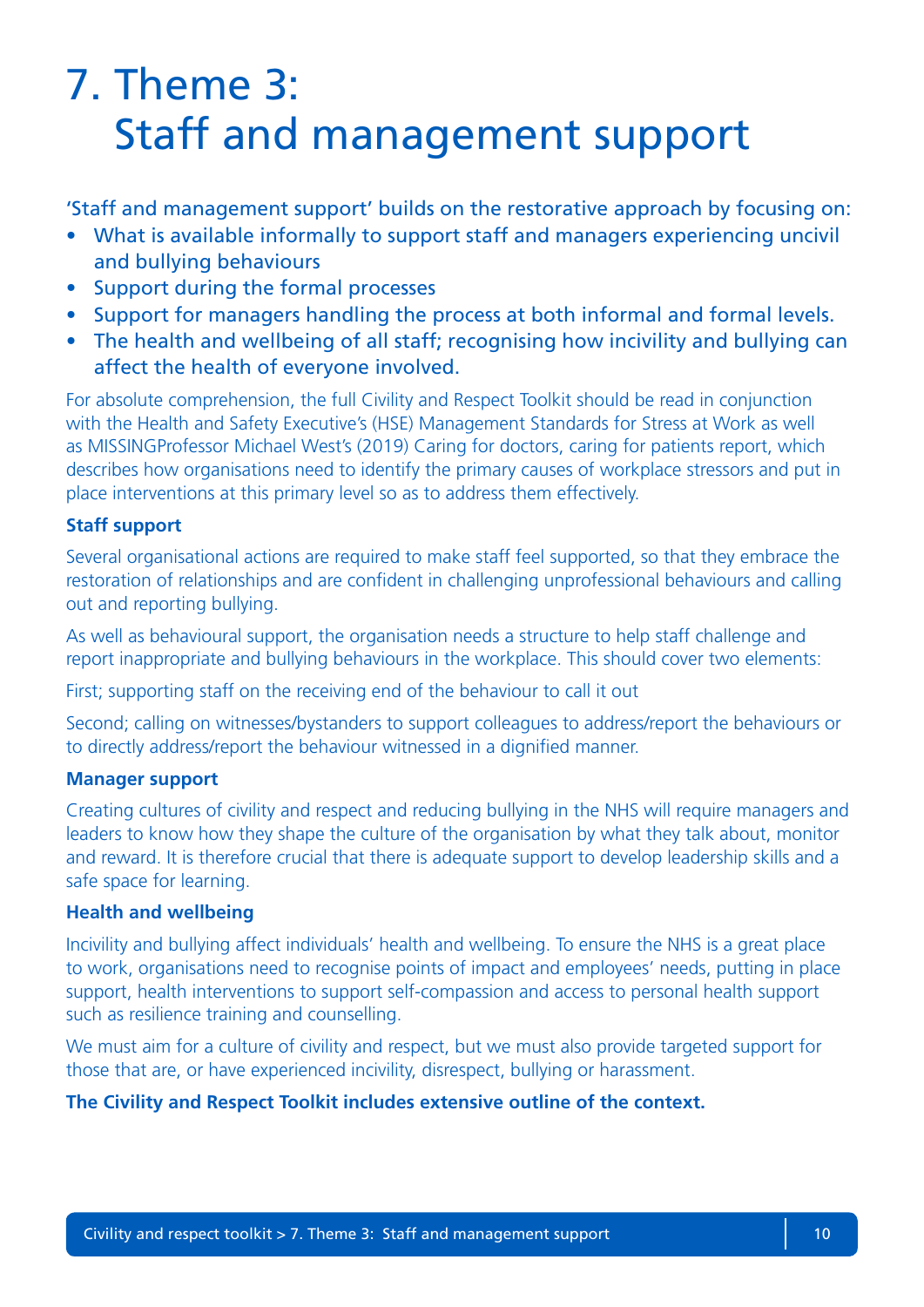### 8. Theme 4: Just and restorative culture

'Just and restorative culture' concentrates on the culture and leadership elements of organisations and how these elements can support organisations to grow compassion in the workplace, modelled by leaders. It also emphasises working with partners such as local union representatives, Freedom to Speak Up Guardians, employee engagement leads and health and wellbeing leads and staff network chairs and leads.

### **Compassion**

West & Chowla (2017) 'compassionate leadership for compassionate health services' outlines four active elements for leaders:

- Attending: paying attention to staff and 'listening with fascination'
- Understanding: developing a shared understanding of what employees face
- Empathising: understanding and sharing the feelings of others
- Helping: taking intelligent action to serve or help.

Research tells us that inclusive and compassionate leadership helps create a psychologically safe workplace where staff are more likely to listen and support each other resulting in less bullying and better patient outcomes (Carter et al., 2008).

Compassionate leadership also includes the requirement for self-compassion: practicing kindness and compassion to yourself and using mindfulness to understand the 'here and now'; self-kindness and looking after yourself can positively impact your health and wellbeing.

#### **Restoration**

Restoration requires the acknowledgement that systems are not perfect; they can themselves trigger interactions and behaviours among employees.

The key to managing these issues is practical support for restoration in the workplace, working with partners on this approach (e.g. local union representatives, FTSU Guardians) and a leadership strategy for a restorative culture, e.g. individual and collective leadership capabilities for compassionate and inclusive leadership.

### **Learning**

The full potential of a just and restorative culture is realised when an organisation uses restoration to enhance organisational learning. This is learning about where hurt and harm has been caused (policies, behaviour) and learning from what went wrong or the employee experience to reflect on what changes to policy/process/approach are required.

Schippers et al. (2015) suggest that the learning potential of an organisation is improved by 'reflexivity and team learning' – that is, teams are more productive, effective and innovative when they routinely take time out to reflect on their objectives, strategies, processes and environments and make changes accordingly. Taking the time out as a team to review performance and standards creates a shared vision and understanding and a sense of team inclusivity that supports the development of a positive team culture.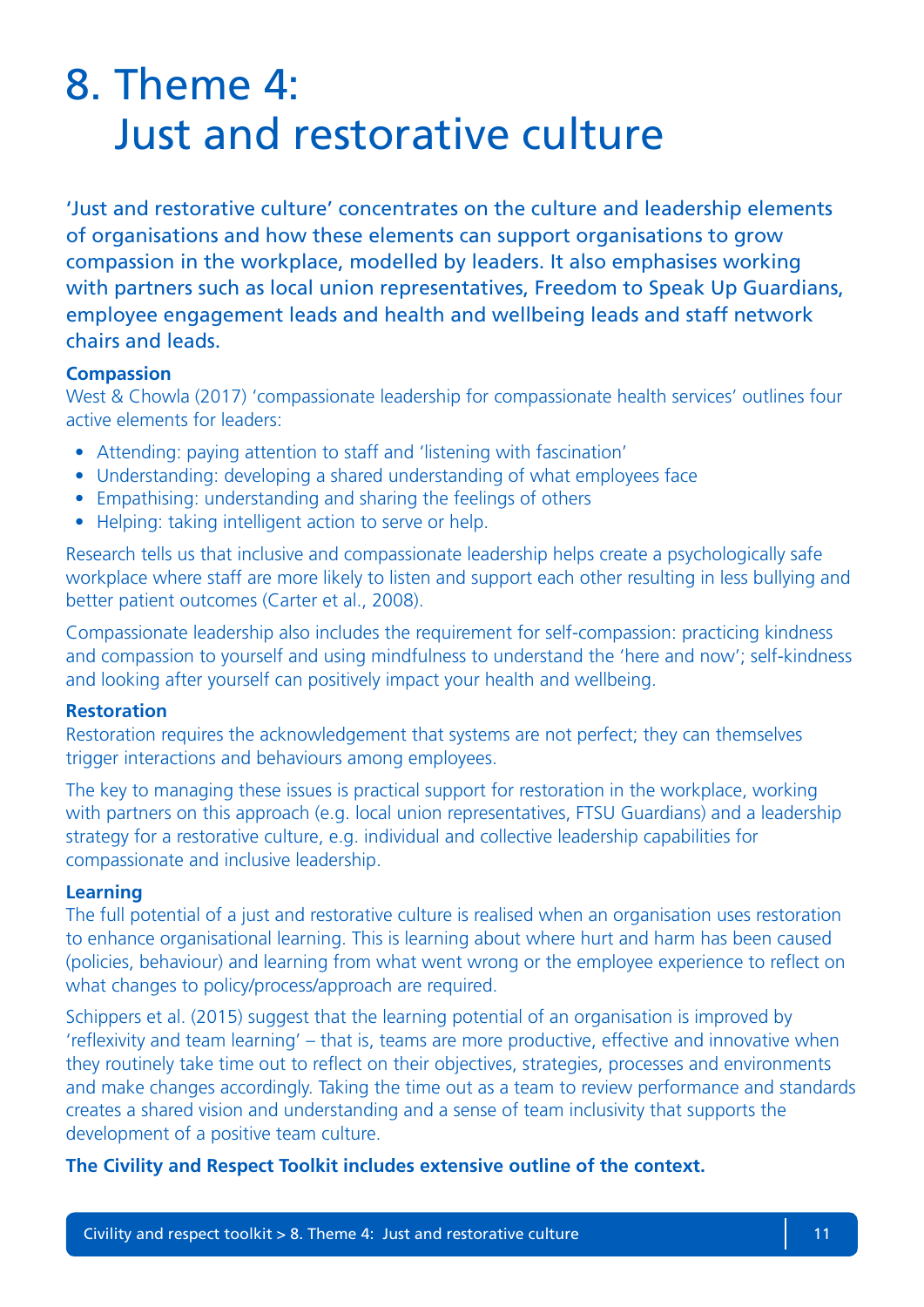# 9. Promoting professionalism pyramid

The approaches in this toolkit are based on a supportive and corrective stance. The tools are intended to bring about an understanding and a change behaviour, not to blame and punish.



This shortened version contains immediate practical actions for you to review but if you are unsure about any of the regulations, strategies or procedures please do not hesitate to contact 'your representative at NHSE/I or your head of implementation at your organisation'

**The interactive Civility and Respect Toolkit includes full breakdown of behaviours, resolution strategies and even in-depth scenario reviews.**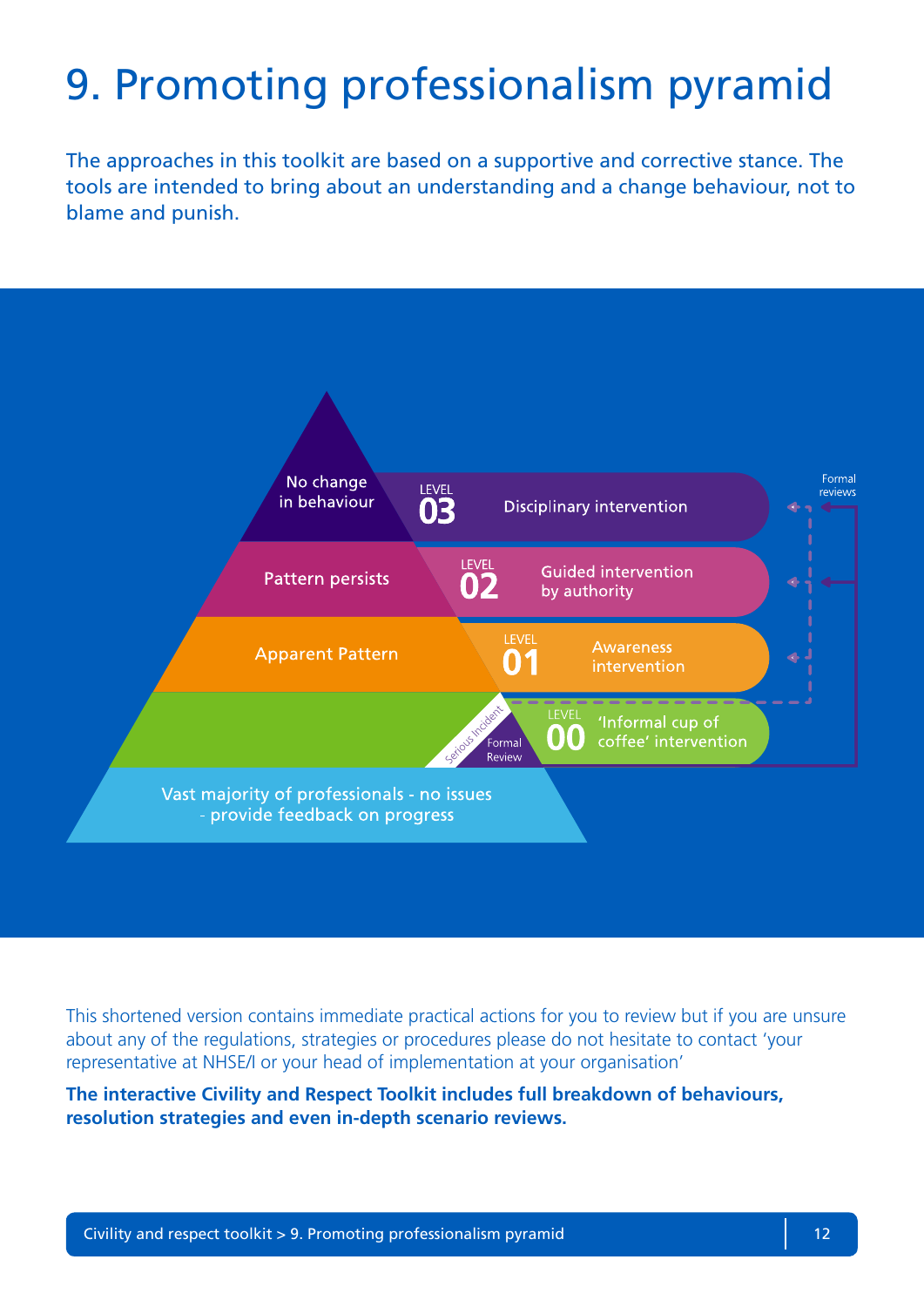



### 10. Level 0 'Informal cup of coffee' intervention

For creating compassionate cultures in the workplace, the informal early conversation provides a respectful and supportive environment for the individual to reflect on their behaviour and try to identify its cause, e.g. work pressure, hierarchical incivility, etc. The aim is to help the individual to reflect on their behaviour and impact, and to think about an alternative approach and coping strategy for the primary causes behind their behaviour.

#### **Practical actions you can take:**

- This situation is within your control to address directly and informally. The best route is to approach the employee and work with them on restoring the working relationship in a professional and supportive manner. You would aim to agree the boundaries of your working relationship and set professional behaviour expectations you can both agree to and work on.
- Approach the employee directly and in a professional manner. Ask to speak to them about the behaviour/incident that has caused you concern. Outline how it has made you feel; work with them towards a better way of working together and agree to move forward together.

If you are not able to speak to the employee directly, other options include:

- Speak to your line manager who can provide you with support and guidance and help you work through the best approach to resolve the issue at an early stage.
- Speak to your Freedom to Speak Up Guardian who can provide you with support and guidance and can speak to HR and/or your line manager with you or on your behalf to agree a way forward.
- Speak to your local union representative who can provide you with support and guidance and speak to HR and/or your line manager with you or on your behalf to agree a way forward.
- Speak to a colleague who can provide you with moral support and help you speak to HR and/or your line manager
- The interactive Civility and Respect Toolkit includes scenarios which you may find helpful to navigate situations at this level.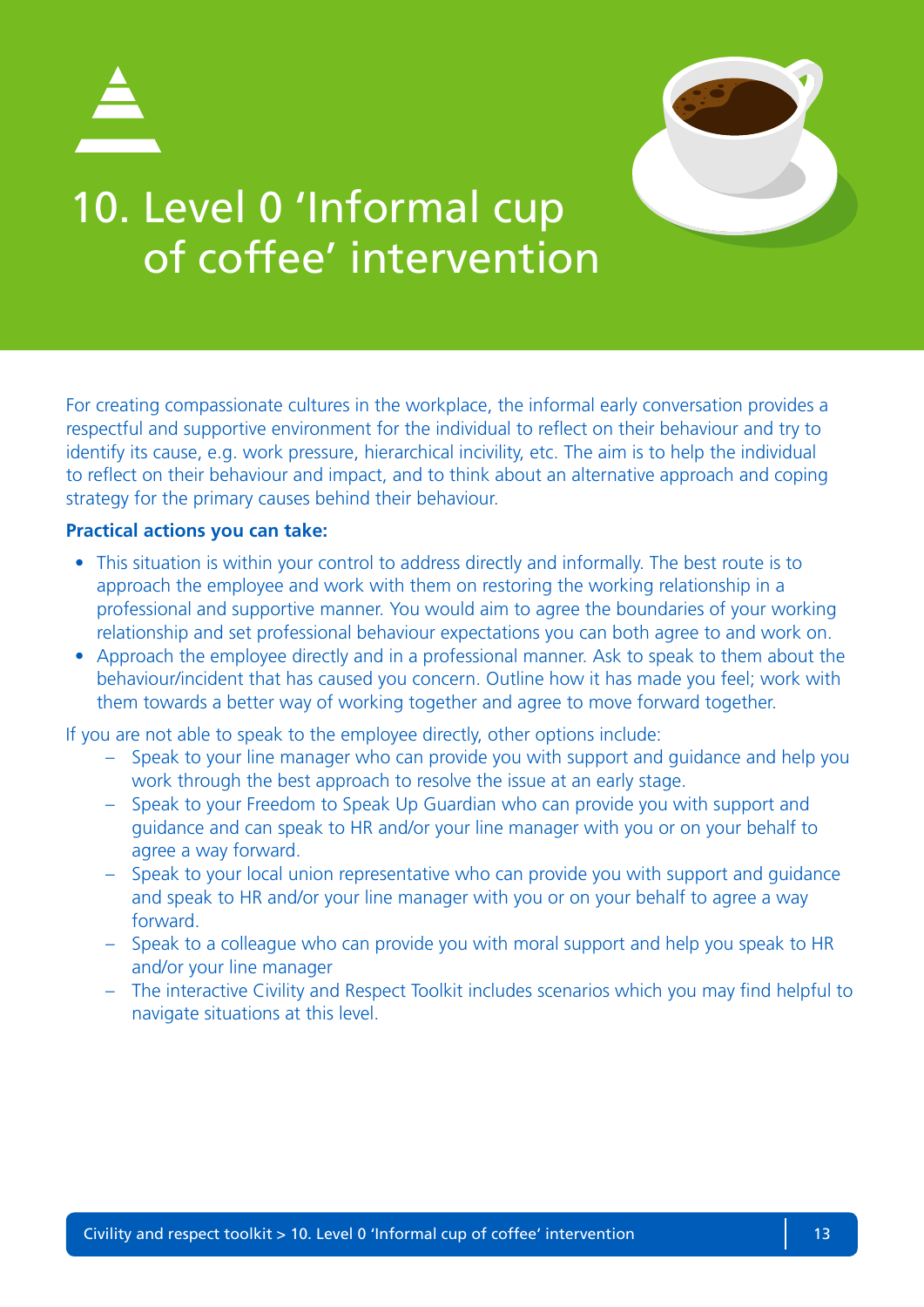



### 11. Level 1 Awareness intervention

It is important that the focus of this stage is not about directive or corrective advice but a coaching approach, encouraging the employee to self-reflect and be aware of their actions and impact on others. The learning comes when the primary causes behind the behaviours are understood. Once these are understood, a period of reflection can take place and the employee can learn what different approaches may be appropriate in the future. Primary causes can include high pressure at work, unmanageable workloads and incivility under pressure.

#### **Practical actions you can take:**

- This situation is within your control to address directly with the clinical senior manager or using the avenues of support available informally. The approach you want to take here is to raise awareness about how this behaviour is making you feel before it escalates into a situation that causes yourself or others harm. You also want to get the working relationship back on track and establish professional working behaviour expectations you can both agree and work on.
- Approach the senior clinical manager directly and in a professional manner. Ask to speak to them about the behaviour/incident that has caused you concern, outline how it has made you feel and work with them to look for a better way of working together and agree to move forward together.
- If you are not able to speak to the senior clinical manager directly, other options include:
	- Speak to your line manager who can provide you with support and guidance and help you work through the best approach to take to resolve the issue at an early stage.
	- Speak to your Freedom to Speak Up Guardian who can provide you with support and guidance and speak to HR and/or your line manager with you or on your behalf to agree a way forward.
	- Speak to your local union representative who can provide you with support and guidance and can speak to HR and/or your line manager with you or on your behalf to agree a way forward.
	- Speak to a colleague who can provide you with moral support and help you speak to HR and/or your line manager.
	- The interactive Civility and Respect Toolkit includes scenarios which you may find helpful to navigate situations at this level.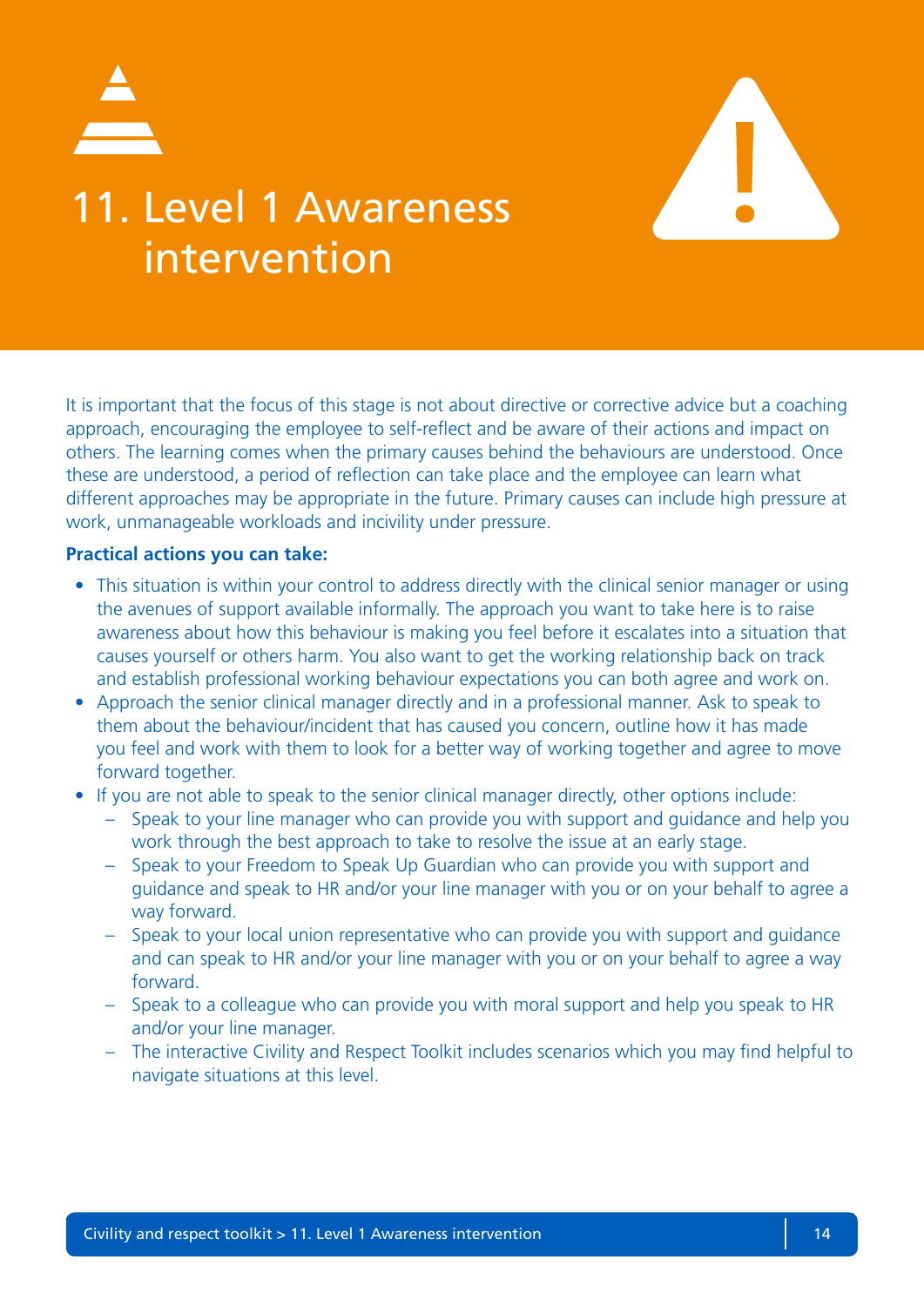

### 12. Level 2 Guided intervention by authority

This level of intervention is required where a pattern of behaviour starts to emerge, despite existing strategies and previous informal coaching conversations and there is a need for a more guided and directive approach. This still requires a coaching approach to why the previous approach has not worked, exploring the underlying issues still influencing the individual and refreshing the agreed approach that will be put in place by both the employee and the line manager. This prompts the individual to take responsibility for contributing to resolving the matter within a framework of support from the line manager and an agreed review period to keep focus on resolving the matter, a supportive action plan can be used to outline interventions, support, expectations and review periods.

### **Practical actions you can take:**

- This situation may feel challenging depending on the relationships and personalities in the team, but it is still possible to approach it in a civil manner to start the conversation about implementing and managing the changes.
- Your initial approach is key to starting this off in the right way. Even though this conversation may bring emotions to the surface (e.g. upset, anxiety, frustration) an adult conversation is required to ensure understanding and moving forward together.
- Approach the next in line manager directly and in a professional manner and ask to speak to them about the behaviour/incident. Outline to them how this behaviour has made you feel and explore with them how you can work together on this going forward.
- If you are not able to speak to your next in line manager directly about these concerns, other options include:
	- Speak to your Freedom to Speak Up Guardian who can provide you with support and guidance and can speak to HR and/or your line manager with you or on your behalf to agree a way forward
	- Speak to your local union representative who can provide you with support and guidance and speak to HR and/or your line manager with you or on your behalf to agree a way forward.
	- Speak to a colleague who can provide you with moral support and help you speak to HR and/or your line manager.

### **The interactive Civility and Respect Toolkit includes scenarios which you may find helpful to navigate situations at this level.**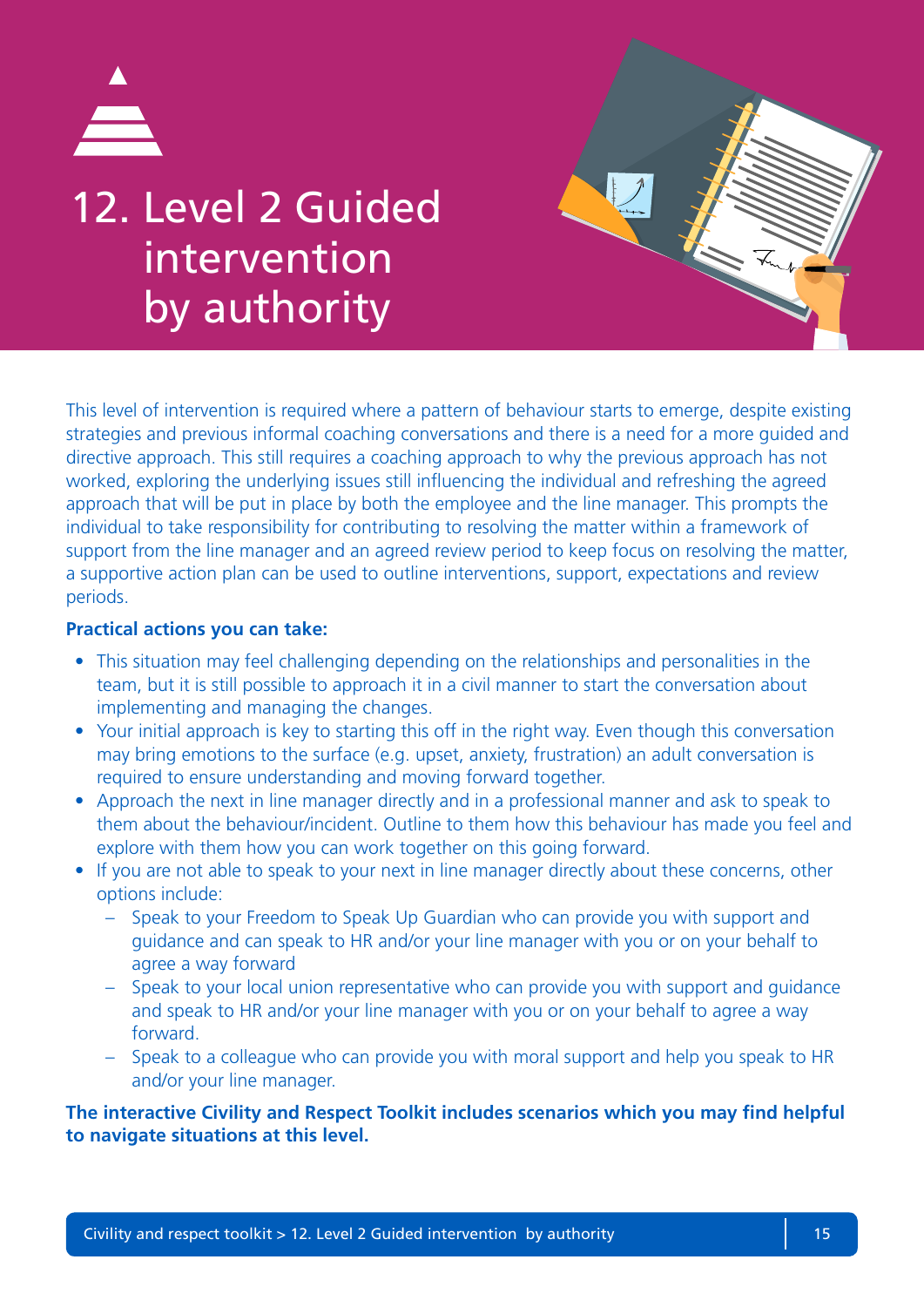

### 13. Level 3 Disciplinary Intervention



The formal disciplinary level intervention is usually required when an employee does not improve their conduct or behaviour following previous informal coaching and guided interventions, or if a single serious incident amounts to misconduct and therefore requires escalation to the formal disciplinary level.

### **Practical actions you can take:**

- In a volatile situation like this, formal escalation is the most appropriate route. Approaching the employee directly may not be feasible or the most appropriate action. You may need to ask colleagues immediately to help you de-escalate the situation or to help you remove yourself from the verbal and racist aggression.
- Options include:
	- Escalate the incident to your line manager immediately. They can provide you with support and guidance as well as taking the required formal action.
	- Speak to your Freedom to Speak Up Guardian who can provide you with support and guidance and can speak to HR and/or your line manager with you or on your behalf, e.g. if you experience come back or negative consequences from reporting the incident.
	- Speak to your local union representative who can provide you with support and guidance and speak to HR and/or your line manager with you or on your behalf about any concerns you have during the escalation and the formal process consideration/progression.
	- Speak to a colleague who can provide you with moral support and help you speak to HR and/or your line manager

**The interactive Civility and Respect Toolkit includes scenarios which you may find helpful to navigate situations at this level.**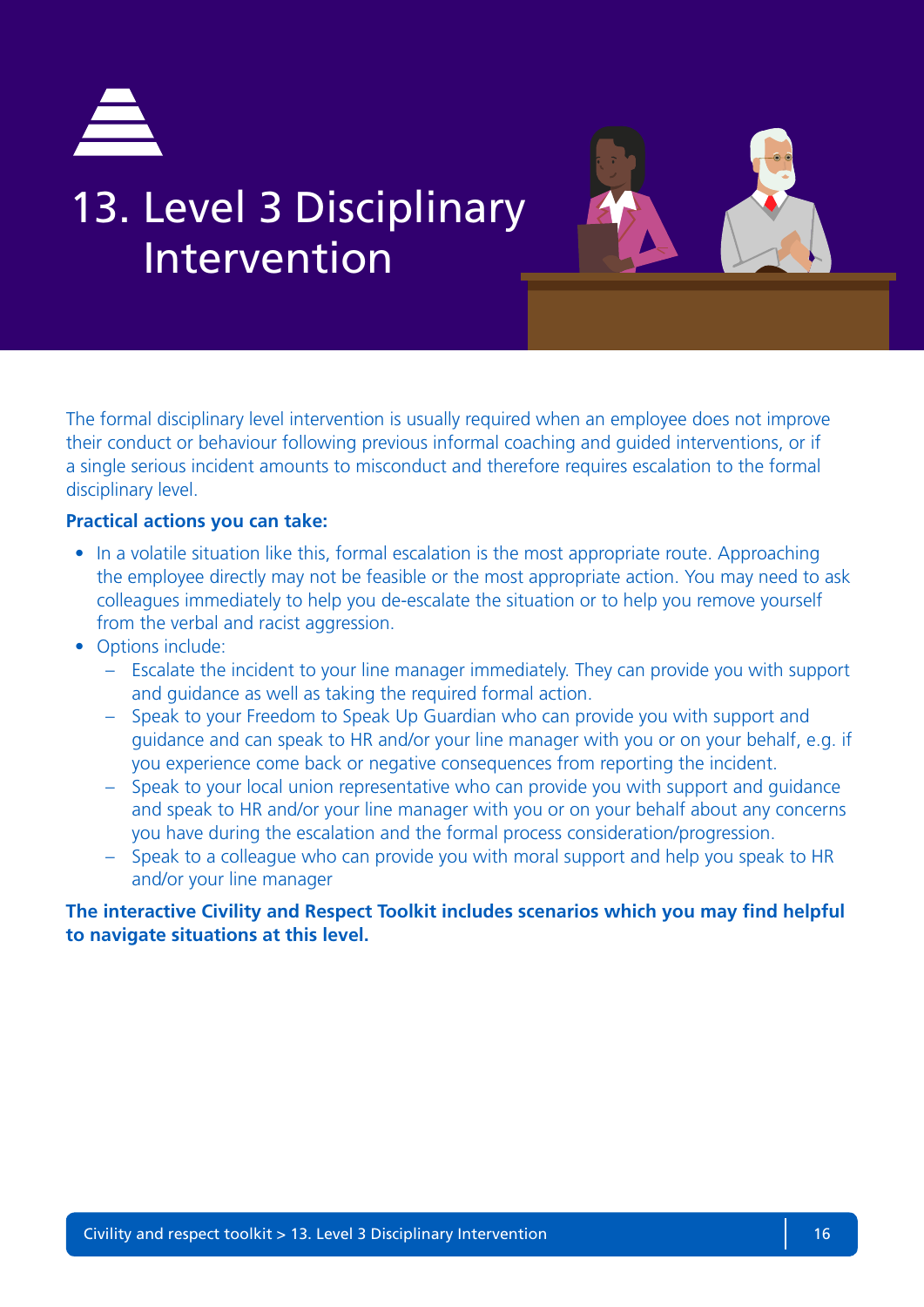### 14. Do you have the right intervention level?

To address high levels of bullying in the NHS , it is important to resolve/ remove the cause of the stressor with a different levels of interventions. A common NHS approach to addressing these stressors is to provide interventions that address how individuals respond to the stressor (secondary interventions) and help individuals overcome the stressor (tertiary interventions). Secondary interventions focus on how employees respond to an issue such as stress or bullying. These are essential too but they will not address the problem fully, so think about addressing the root cause of bullying (primary interventions). Please see table below for levels of intervention:

| <b>Level</b>    | <b>Focus</b>                                                                                                                                                                                                                                      | <b>Stress interventions</b>                                                                 | <b>Bullying interventions</b>                                                                                                                                                                                                                                                                                                                                                                            |
|-----------------|---------------------------------------------------------------------------------------------------------------------------------------------------------------------------------------------------------------------------------------------------|---------------------------------------------------------------------------------------------|----------------------------------------------------------------------------------------------------------------------------------------------------------------------------------------------------------------------------------------------------------------------------------------------------------------------------------------------------------------------------------------------------------|
| Primary         | • Addressing the<br>root cause of the<br>workplace issue<br>(stress, bullying)<br>• Aimed at modifying or<br>eliminating stressors/<br>root causes in the<br>work environment<br>• Targeting<br>organisations and<br>the changes they can<br>make | Workplace changes:<br>Reducing workload<br>Team working<br>Supervision<br><b>Facilities</b> | Understand the employee's experience and what bullying looks<br>like in your organisation (incivility, negative workplace behaviours)<br>• Staff survey on workplace behaviours, civility and bullying<br>(Appendix 1)<br>• Listening events and staff support (Shwartz Rounds, focus<br>groups Appendix 2)                                                                                              |
|                 |                                                                                                                                                                                                                                                   |                                                                                             | Develop organisation and team values and behaviour agreements<br>• Develop a behaviour framework (Appendix 3)<br>• Develop shared team objectives<br>• Establish team development and team reflection opportunities<br>• Promote civility and respect<br>• Promote compassion and inclusion<br>• Establish Values Ambassadors                                                                            |
|                 |                                                                                                                                                                                                                                                   |                                                                                             | Implement a just and learning culture approach:<br>• Identify harm caused by policy, process, systems, structures,<br>culture                                                                                                                                                                                                                                                                            |
|                 |                                                                                                                                                                                                                                                   |                                                                                             | Peer support arrangements                                                                                                                                                                                                                                                                                                                                                                                |
|                 |                                                                                                                                                                                                                                                   |                                                                                             | Support managers and employees to have courageous<br>conversations about acceptable behaviour in the workplace                                                                                                                                                                                                                                                                                           |
|                 |                                                                                                                                                                                                                                                   |                                                                                             | Team-based interventions:<br>• Boxes workshop (Appendix 6)<br>• Value in action discussion (Appendix 7)                                                                                                                                                                                                                                                                                                  |
| Secondary       | • Focused on an<br>individual's response<br>to the issue (stress,<br>bullying)<br>• Reducing the effects<br>of stressors by making<br>them more resilient<br>• Targets individuals/<br>employees                                                  | <b>Mindfulness</b><br>Yoga<br>Exercise<br>Health and wellbeing<br>programmes                | Resilience training (Building resilience workshop Appendix 8)<br>Unconscious bias training<br>Respect and Support Workshop (Appendix 4)<br>Behavioural Self-Assessment (Appendix 5)<br>Leadership training<br>Courageous conversations workshops (Appendix 9)<br>Personal reflection log (Appendix 10)                                                                                                   |
| <b>Tertiary</b> | • Treating the resulting<br>ill health<br>• Focused on helping<br>individuals cope with<br>the consequences<br>• Targets individuals/<br>employees                                                                                                | Employee assistance<br>programme                                                            | Employee assistance programme<br>Occupational health service<br>Counselling service<br>Fast-track cognitive behavioural therapy/counselling<br>Respect and Support helpline (Appendix 14 and 15)<br>Targeted Civility at Work campaign<br>Routes to address the conflict arising from incivility and bullying<br>• Mediation service<br>• Coaching<br>• Round table discussions (Appendix 11, 12 and 13) |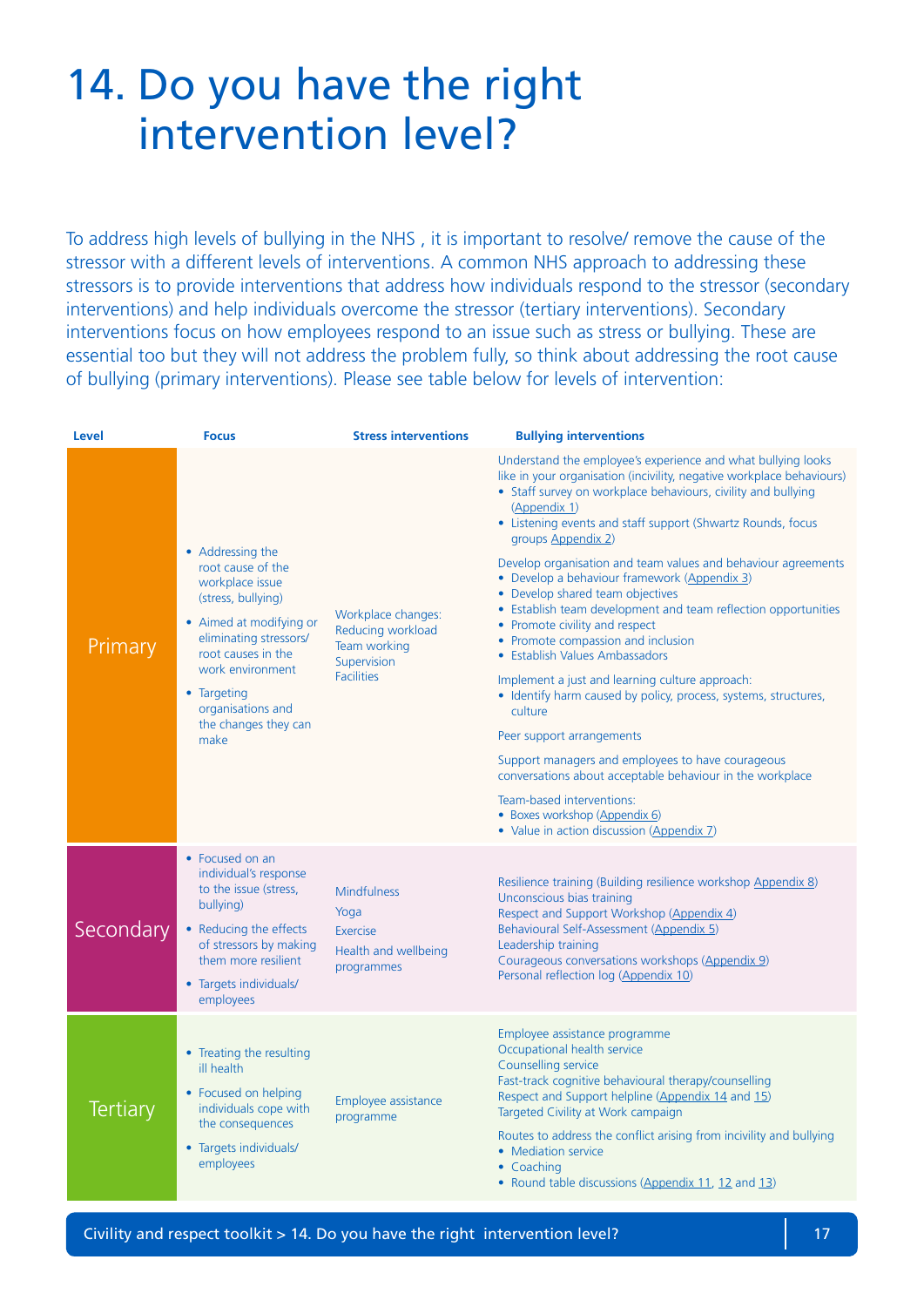### 15. AIM – Analyse: Understanding the issues

It is important you understand the key issues in your organisation before you start to develop interventions. Two possible approaches you could use to map the issues in preparation for engagement are staff surveys and focus groups. Please consult the full toolkit for detailed descriptions and examples of staff surveys or Focus groups.

### **Freedom to speak up guardians**

FTSU Guardians work with leadership teams in organisations to ensure workers' concerns are heard and dealt with appropriately at the right level, hopefully avoiding the need for colleagues to escalate the matter further. They provide support and a listening ear if staff wish to raise a concern and they can also act as an escalation point for people who want to speak up, have concerns, including those who have been unable to raise the issue through usual line management channels or have felt their concerns at this level have not been acted on.

**The interactive Civility and Respect Toolkit** includes more information on FTSU Guardians and on the Freedom to Speak Up National Guardian's Office website.

### **Analyse: Check in**

- 1. What qualitative and quantitative data do you have access to?
- 2. Can you break the data down to look at the detail?  *For example, by geographical area, profession or protected characteristic?*
- 3. How can you analyse the data through different lenses to identify/understand employee experiences? *- For example, looking at the staff opinion survey data for bullying and harassment or employee relations cases by protected characteristic, to try to understand the differences in employee experience.*
- 4. Are you able to triangulate your data to get a deeper understanding of the issue?  *For example, doing a geographical or protected characteristic comparison of data for the staff survey, numbers of and reasons for employee relations cases, sickness absence prevalence/trends, Freedom to Speak Up concerns.*
- 5. What is your data telling you or indicating?
- 6. Can you identify the primary causes/underlying issues?  *For example, incivility, work pressures (resources/time/workload), command and control culture, band bias*
- 7. What further data do you require?  *For example, qualitative and quantitative*
- 8. What do you need to do to gather/access this data?  *For example, workforce analyst input, bespoke staff survey, focus groups*
- 9. Have you engaged with your employees directly to understand their primary concerns?
- 10. Have you engaged with your FTSU Guardian and staff side representatives to understand concerns expressed through these staff support routes?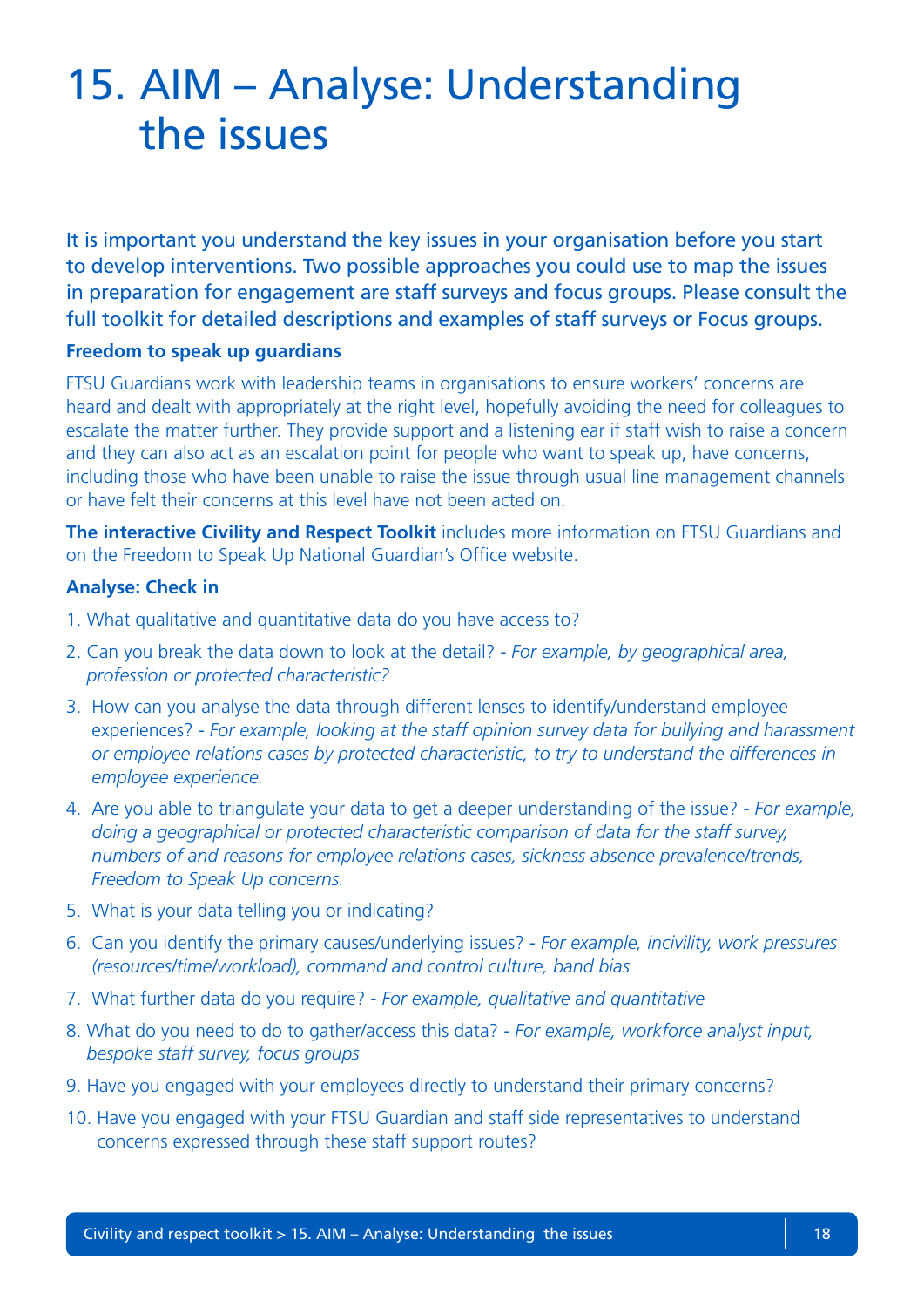### 16. AIM – Intervene: From insight to action: addressing the issues

Once the main themes and issues are identified, the next step is to determine appropriate actions and interventions. The full Civility and Respect Toolkit is broadly split into tools focused on prevention and those addressing issues as they arise. There's an outline of approaches below, followed by more detail on the actions and interventions.

#### 1. Developing a behavioural framework

• Identify clear expectations and behavioural standards

#### 2. Raising awareness

- Respect and support workshops for managers and staff to raise awareness of the behavioural framework and what positive behaviours look like
- Behavioural self-assessment tool to support personal insight and reflection

#### 3. Team interventions

• 'Values in action' and 'in your box' sessions to help individuals understand their thoughts, attitudes, beliefs and behaviours and how these affect others

#### 4. Self-help and wellbeing focused interventions

- Resilience training to support staff with wellbeing and stress management
- 'Courageous conversations' workshops to support staff to have difficult conversations
- Events and feeling logs to enable staff to capture their experiences and feelings and to support reflection and action

#### 5. Alternative conflict resolution approaches

• Round-table discussions for low-level relationship issues that don't require formal mediation

#### 6. Additional support approaches

- An organisation-based confidential phone line to provide support to staff experiencing incivility, disrespect, bullying or harassment.
- Value ambassadors to support staff through signposting, listening to issues and encouraging the raising of concerns at the earliest opportunity.

#### **Intervene: Check in**

- 1. What is your data analysis telling you is the primary cause(s) to focus on?
- 2. What primary interventions do you need to address the primary causes of incivility and bullying identified?
- 3. Do your primary level interventions correctly focus on the primary cause?
- 4. How will you appraise the options to get the best intervention for the specific issue identified?
- 5. What secondary level interventions do you already have in place?
- 6. What tertiary level interventions do you already have in place?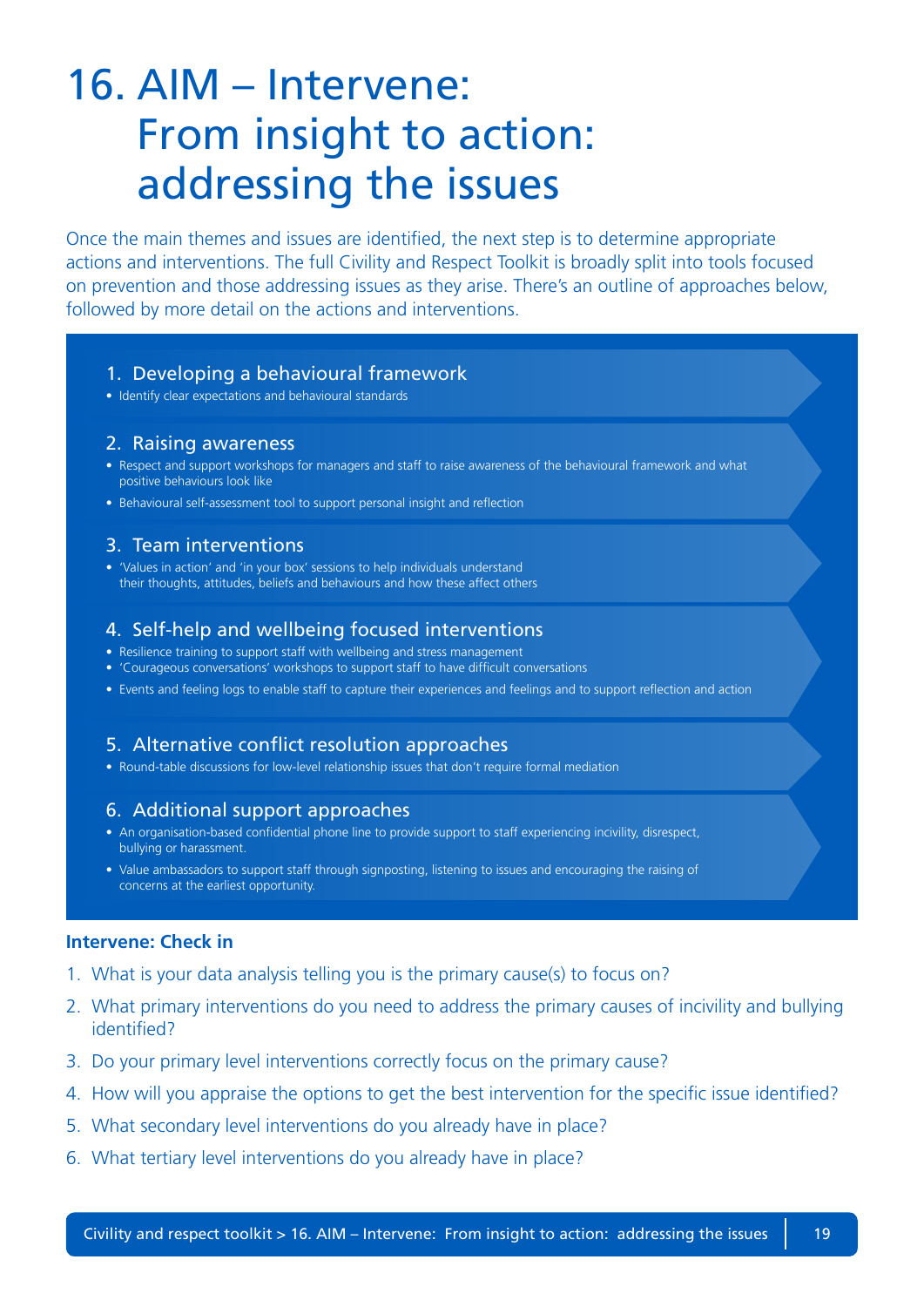### 17. AIM – Measure: Showing improvement and creating an evidence base issues

When planning the interventions that aim to address the organisation's identified causes and characteristics of workplace bullying it is crucial that at the same time there is some thought and planning around the metrics that will be used to measure improvement.

A couple of resources you may want to have a look at:

- Northampton General Hospital NHS Trust put in place a measurement point system during implementation of each of their interventions. Full details and a diagram are available in the civility and respect toolkit.
- For more detail on measurements and metrics you could use, see the Social Partnership Forum's report by Newcastle University.

### **Measure: Check in**

- 1. What benchmark data can you lock down to create a measure of your starting point?
- 2. What measure points can you identify for each intervention you have planned/are planning?
- 3. Does this measure point tell you if you are meeting your objective?
- 4. How do you know this?
- 5. What projected measure outcomes can you aim for?
- 6. What control measures can you set around these data points to ensure your projected outcome is achievable (qualitative and/or quantitative)?
- 7. Does this measure point indicate an expected point of improvement?
- 8. Have you defined this?
- 9. How will you monitor this data during the intervention phase?
- 10.What will you do with your results, how will you share learning?
- 11.Internal staff, FTSU Guardian, staff side representatives, board, WRES/ WDES information
- 12.External sharing learning, networks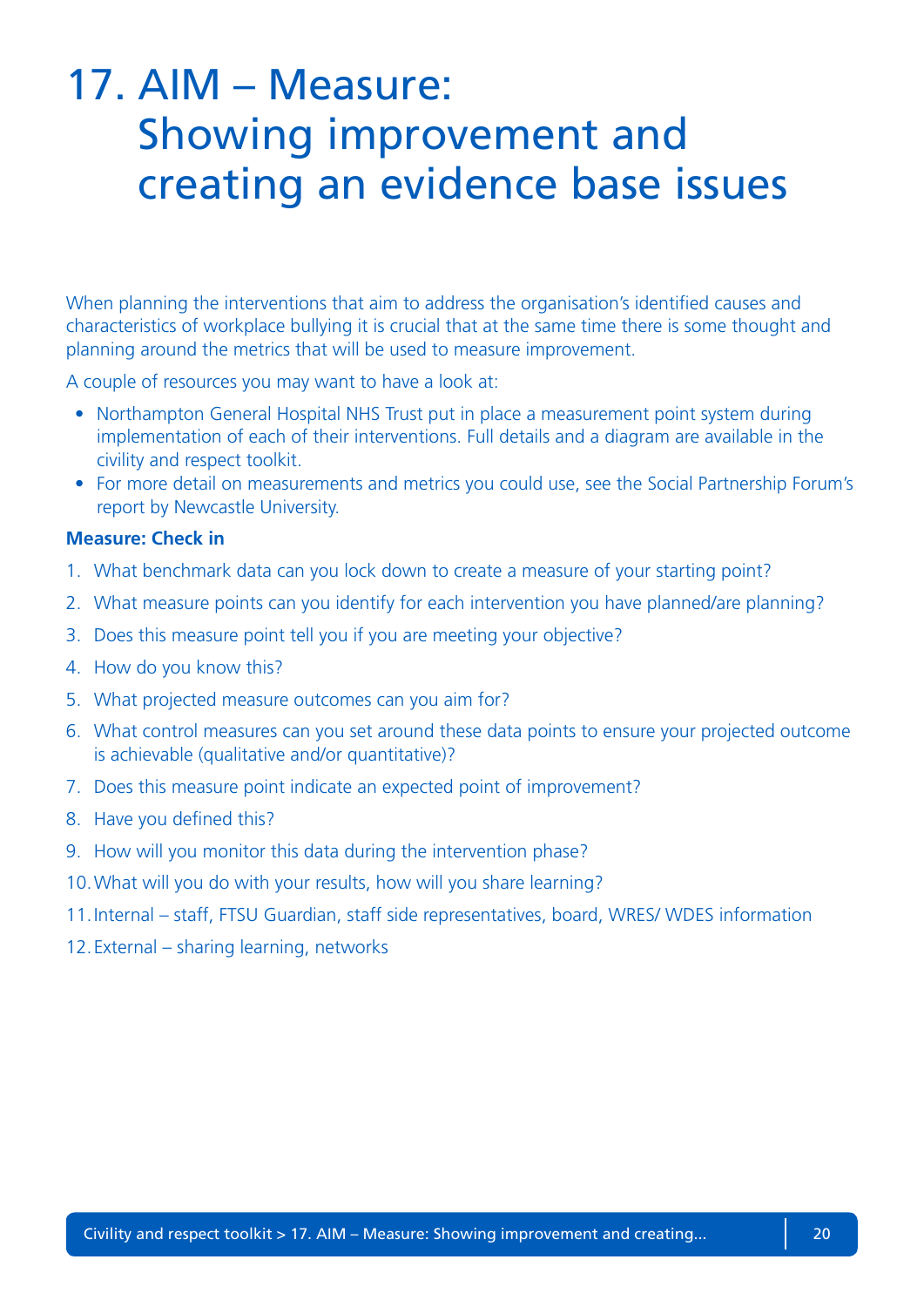### 18. Next steps: Sustaining activity

The AIM (Analyse, Intervene, Measure) model is an approach that looks at implementing a targeted intervention and maintaining measure points within the initial intervention period to assess the success of the intervention in creating improvement. The cycle supports the process of revisiting the approach based on the outcomes of the intervention and refreshing the intervention to provide a better focus based on the initial stage implementation to improve the approach of the intervention in stage two.

For more detail on models for improvement, see the NHS Improvement (2018). Online Library of Quality, Service Improvement and Redesign tools. Plan, Do, Study, Act (PDSA) cycles and the model for improvement.



### Analyse

**Appendix 1:** Example survey **Appendix 2:** Example focus group structure

### Intervene

**Appendix 3:** Example behavioural framework **Appendix 4:** Workshop outlines for managers and staff for respect and support training **Appendix 5:** Behavioural self-assessment **Appendix 6:** Team intervention: Boxes session workshop plan **Appendix 7:** Team intervention: Values in action discussion **Appendix 8:** Team intervention: Building resilience workshop plan **Appendix 9:** Courageous conversation lesson plan **Appendix 10:** Events and feelings log **Appendix 11:** Roundtable conversation support materials **Appendix 12:** Roundtable facilitator qualities and role expectations **Appendix 13:** Roundtable facilitator lesson plan and guidance **Appendix 14:** Confidential staff hotline lesson plan for call handlers **Appendix 15:** Example staff confidential hotline script guidance and supporting documents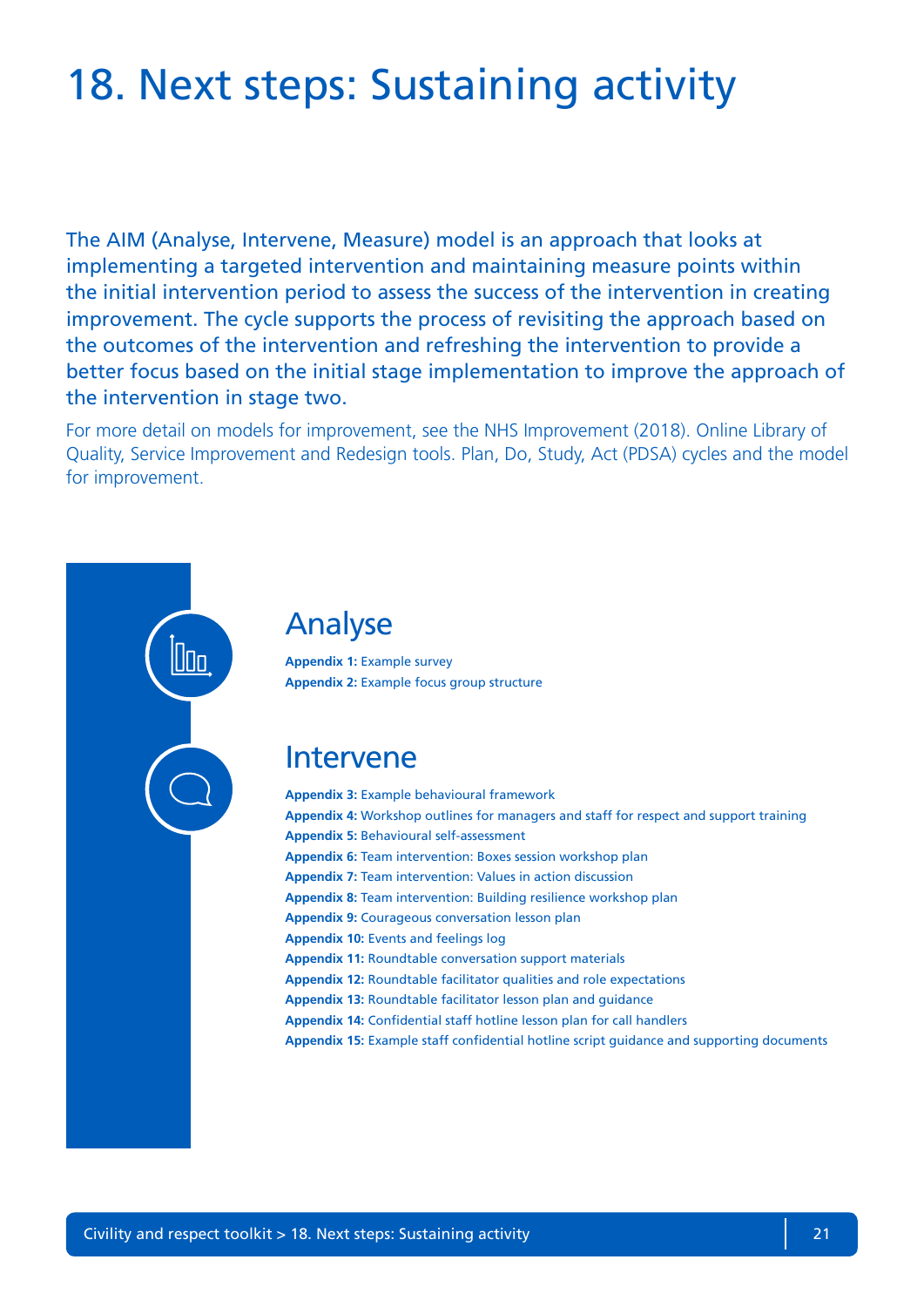### 19. Where to find the Civility and Respect full toolkit and other Supporting resources

### FULL TOOLKIT

The interactive Civility and Respect Toolkit includes further information, detailed explanation of everything summarized here, with appendices and scenarios.

### **Further information**

- Useful contacts (TBD) ??
- Civility Saves Lives
- Social Partnership Forum
- Freedom to Speak Up Guardians
- Antibullying Alliance
- Whistleblowers' Support Scheme
- The Point of Care Foundation

### **More tools and resources**

- Estimating the cost of bullying and harassment calculator (link when published)
- Commissioning external consultants to review bullying and harassment in NHS organisations A Briefing Paper (link when published)
- GMC Professional behaviours and patient safety programme
- Managing with kindness, civility and respect guide NHS People website
- SPF's Creating a culture of civility compassion and respect
- NHS Employers tackling bullying in the NHS
- NHS Employers Professionalism and Cultural Transformation (PACT) toolkit
- Patient voices bullying and harassment staff stories
- Anti-bullying alliance An Alliance Against Bullying, Undermining and Harassment in the NHS
- Mersey Care NHS Foundation Trust Just and Restorative Culture E-Learning modules
- Epsom and St Hellier University Hospitals NHS Trust Make or break: Incivility in the workplace
- London Ambulance Service Tackling Bullying and Harassment
- Case Study Review Report Duncan Lewis (link when published)

### 20. References

(Full list of references is available in full toolkit)